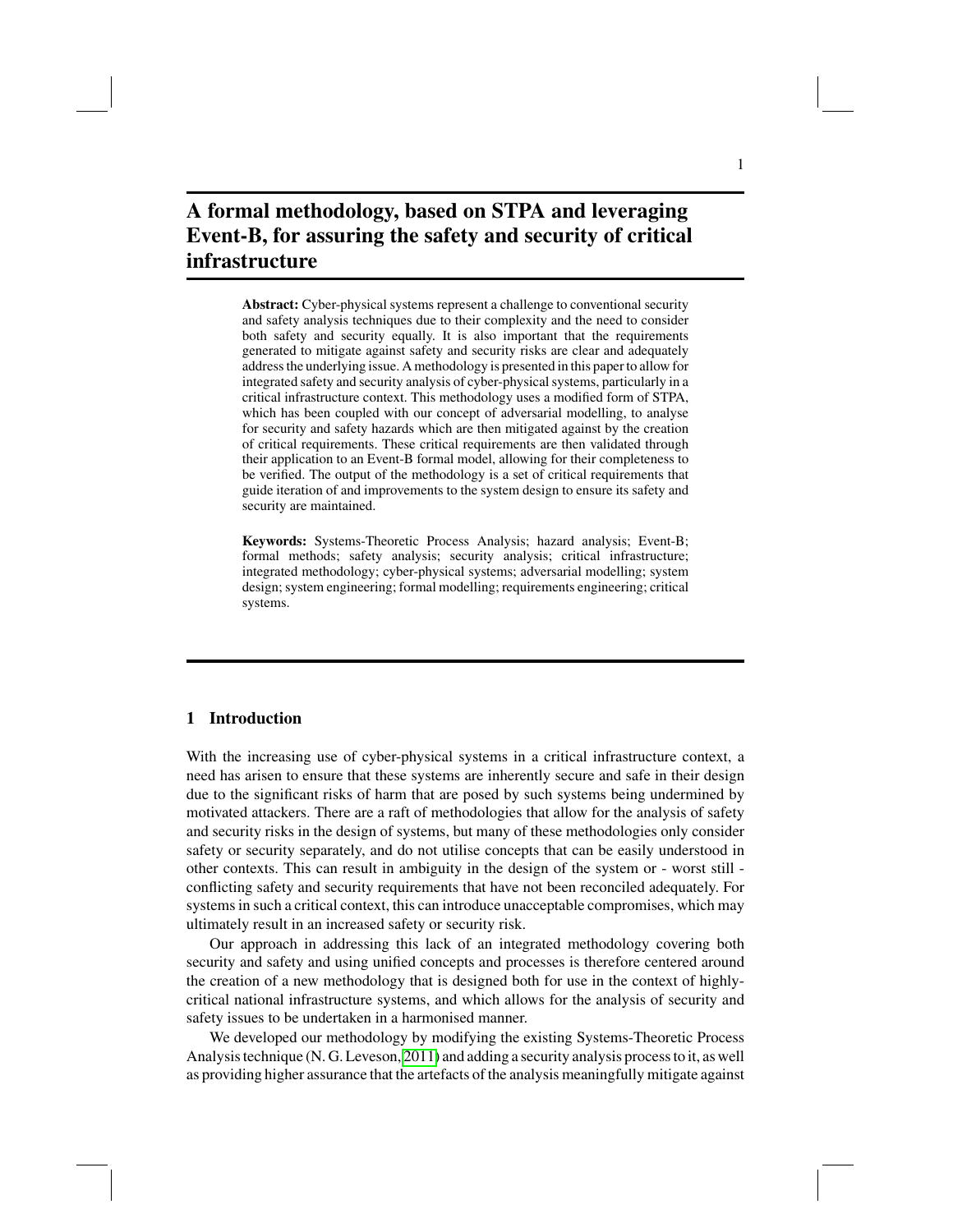identified hazardous and adversarial behaviours through the use of a formal model. The approach described in this paper has been developed directly from existing work (Howard et al., [2017\)](#page-17-0) in order to bolster the security aspect of the analysis - this is a result of a detailed exploration of the standard features and concepts of security analysis methodologies within the literature - this aspect receives a detailed exploration in [subsection 3.2.](#page-3-0)

Our aim is therefore to provide a highly traceable approach to performing security and safety analysis in one methodology, utilising unified concepts and terminology to bring together security and safety meaningfully and robustly.

### 2 Background & related work

In this section, we consider three relevant areas of literature to our work - existing safety/hazard analysis methodologies, security/privacy analysis methodologies and finally the use of formal methods in system analysis methodologies. We then discuss some related work that attempts to broadly address the same issues we've identified.

Safety analysis techniques such as HAZOP (Dunjó et al., [2010\)](#page-17-1), Fault Tree Analysis (Lee et al., [1985\)](#page-18-1) and Failure Modes and Effect Analysis (Dhillon, [1992\)](#page-17-2) all originate from the middle of the last century and were designed to deal with the highly analogue systems of the time. However, as systems have become more digital and the focus has shifted from a large number of analogue components to systems being comprised of more complicated and dynamic components with a huge spectrum of possible interactions, these methodologies have struggled to identify an increasing number of hazards and dangerous interactions between components within a system (N. G. Leveson, [2011\)](#page-18-0). This has led to the creation of new methodologies, such as STAMP and its associated analysis technique of STPA [\(ibid.\)](#page-18-0) which seek to take a more systems theory-based approach to analysing systems for hazards. This approach is rooted in work by Rasmussen, a human factors expert, who understood that the migration of a system from safe behaviour to unsafe behaviour was due to a combination of factors, including human factors issues, more than a linear sequence of 'errors' (Rasmussen, [1997\)](#page-18-2). The primary output of an STPA analysis is therefore focused on the generation of *constraints* either on system behaviours or that of its human operators to ensure that mitigation is built not only into the design of systems, but equally into training, maintenance, etc. around systems such that they do not 'drift' into unsafe behaviours.

Security and privacy analysis also has a selection of useful techniques and approaches to security such as CORAS (Braber et al., [2007\)](#page-17-3) and LINDDUN (Deng et al., [2011\)](#page-17-4) which are designed to take a much more top-down view on system security, and which exist in complement to more specific techniques such as formal protocol analysis which are still highly prevalent in the literature (i.e. analysis of Yubikey security tokens (Künnemann and Steel, [2013\)](#page-18-3)). Techniques have been developed such as attack trees which seek to identify and mitigate all possible attacks on a given system through combinations of both technical and human-based attack paths (Schneier, [1999\)](#page-18-4). This approach resembles fault tree analysis in its usage of a hierarchical set of nodes which may have boolean relationships between each other.

An addition area of consideration for our work is formal methods/formal modelling. The use of formal methods can benefit both security and safety analyses as they represent "an effective way to improve the quality of large-scale software and reduce the cost of software development ... formal methods also enable accountable validation and verification of the resulting system, which reduces or even eliminates possible defects in the software..." (Cai et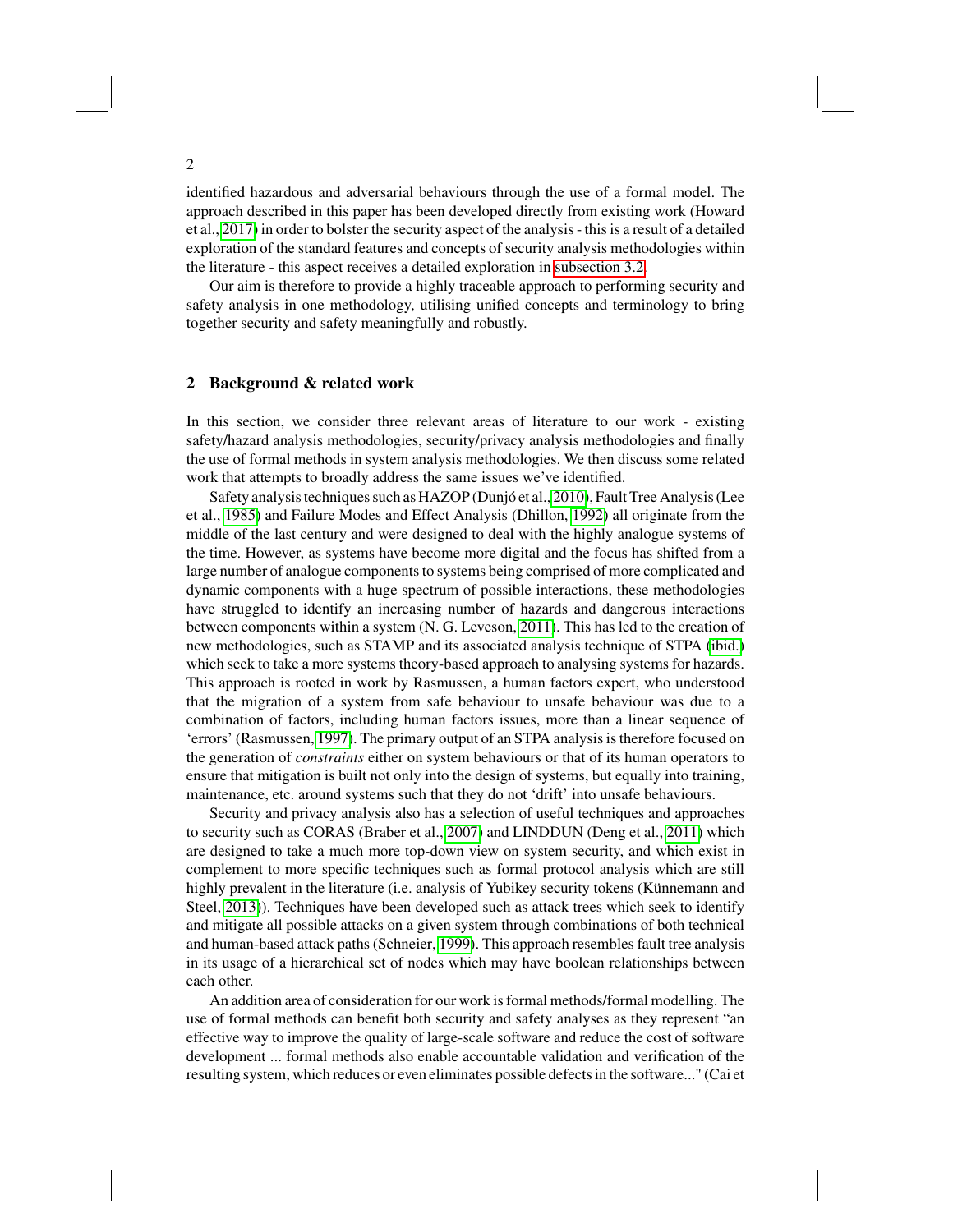al., [2014\)](#page-17-5). Formal methods have been used in order to develop systems from parts of Amazon Web Services (Newcombe et al., [2015\)](#page-18-5) to assurance of the software powering safety-critical aspects of a line of the Paris Metro system (Behm et al., [1999\)](#page-17-6). We pay particular attention to a development of the B-method, known as Event-B (Abrial, [2010\)](#page-16-0), which has been leveraged for both security analysis (Gawanmeh et al., [2012\)](#page-17-7) as well as safety analysis (Rezazadeh et al., [2007\)](#page-18-6) and has therefore proven itself useful in both domains. Furthermore, Event-B has been paired with an STPA methodology in the past which has demonstrated synergies between STPA's constraint-based approach and Event-B's modelling techniques (Colley and Butler, [2013\)](#page-17-8).

The concept of an integrated security and safety analysis is by no means novel within the literature and attempts have been made with methodologies such as CHASSIS (Raspotnig et al., [2013\)](#page-18-7) and attack-fault trees (Kumar and Stoelinga, [2017\)](#page-18-8) - these methodologies seek to treat security and safety as first class citizens, but lack the formalism that we are endeavouring to provide. Work has also been undertaken such as STPA-Sec (Young and N. G. Leveson, [2014\)](#page-19-0), STPA-SafeSec (Friedberg et al., [2017\)](#page-17-9) and *SAFE and Secure* (Procter, Vasserman, and Hatcliff, [2017\)](#page-18-9) which are all in some way developments or inspired by STPA and attempt to introduce security as a first-class citizen into an STPA-style analysis with varying degrees of completeness. Many of these methodologies are not specifically targeted at the national infrastructure context and once again lack the formal analysis capability that our methodology seeks to provide. Finally, STPA has also been extended with formalisms in the past in order to enable automated generation of model-based requirement specifications (Thomas, [2013\)](#page-19-1).

It is therefore clear from the literature that there is a research gap in terms of a fully integrated security and safety analysis methodology, which leverages formal methods in order to provide stronger *traceability* of the generated constraints through formal proof. As we are seeking to design a methodology which is particularly applicable to critical systems, it is important that the traceability of the any design changes/decisions and constraints are backed up as substantially as possible, and the usage of formal methods aid substantially in this regard.

#### 3 Development of our methodology

#### *3.1 'Standard STPA' compared to our methodology*

In STAMP - Systems-Theoretic Accident Model and Processes - the understanding of systems is based primarily on a view that accidents are due to any combination of 'external disturbances, component failures, or dysfunctional interactions among system components that are not adequately handled by the control system ... they result from inadequate control or enforcement of safety-related constraints on the development, design, and operation of the system' (N. Leveson, [2004\)](#page-18-10). It is on top of this model of accidents that the Systems-Theoretic Process Analysis technique is designed, and consists of two primary steps:

- 1. Identify the potential for inadequate control of the system that could lead to a hazardous state, through the analysis of all control actions identified within the system.
- 2. Determine how each potentially hazardous control action identified in Step 1 could occur. (N. G. Leveson, [2011\)](#page-18-0).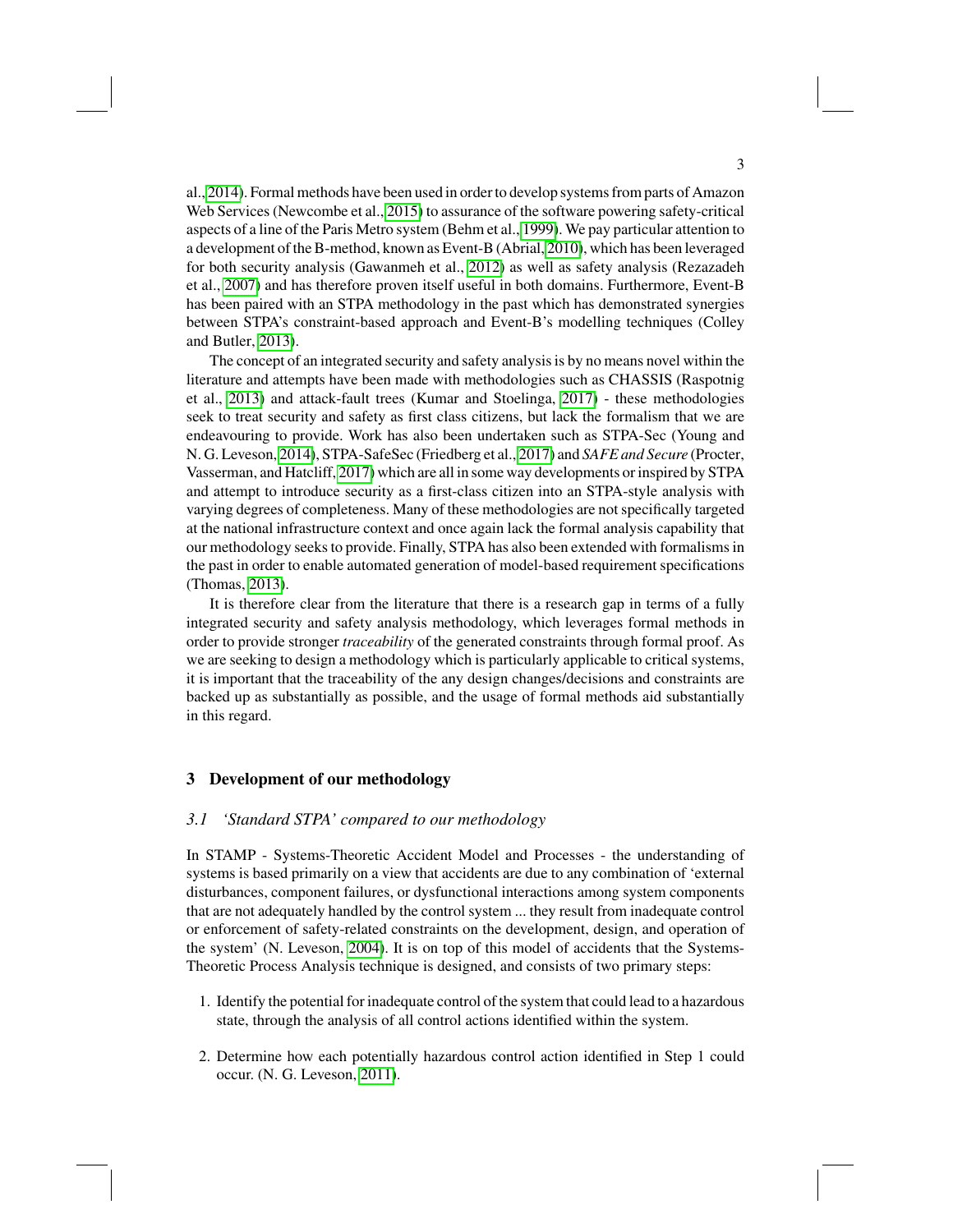The primary 'output' of the STPA analysis is therefore a set of *constraints* that are to be taken forward to either further improve upon the system design and build-in as many of the constraints into the system design as possible or alternatively for the constraints to be taken forward to guide implementation, training and other aspects of the system during its useful life.

This model and analysis process works well for purely safety-based concerns but it can find itself wanting when it is directly applied to security issues, such as in STPA-Sec (Young and N. G. Leveson, [2014\)](#page-19-0), as the STAMP model does not consider - at its core - the risks to a system based on motivated adversaries with intent. In addition, some security issues that have no bearing on system safety can be missed in a standard STPA analysis, such as concerns about confidentiality of information between controllers.

We therefore seek to augment the standard STPA approach with an explicit model of adversarial behaviours in order to ensure that the security risks of malicious control are considered alongside the risks posed to system safety by hazardous control. By doing so in a way that leverages unified concepts, the ultimate output of our process is still *constraints* - which we term *critical requirements* - though these should meaningfully mitigate against both malicious behaviours and hazardous control.

Our methodology therefore differs from STPA in the following substantive ways:

- The addition of adversarial modelling to the analysis to consider explicit security risks to the system from a range of sources.
- Modifications to terminology to unify some elements of the analysis together, as well as the renaming of 'constraints' to 'critical requirements'.
- The addition of the Event-B formal method to help verify the completeness of critical requirements in mitigating against the hazards that generated them, and to guide improvement of the critical requirements such that they do fully mitigate against identified hazards. We believe this to be a more complete method of producing useful critical requirements than simply utilising subject-matter experts (SMEs) as is often recommended in STPA documentation.
- More explicit traceability between the variety of artefacts throughout the analysis process.

We believe these modifications serve to realise our aims of a fully unified methodology that considers both security and safety issues as first-class citizens, as well as providing significant traceability for ensuring the origin and development of critical requirements are clear.

# <span id="page-3-0"></span>*3.2 Development from initial concept*

The authors have already put forward a prototypical version of the methodology (see Howard et al., [2017\)](#page-17-0) in which the methodology had integrated the formal model into the analysis process at key points, but the security analysis aspect was not fully proven. We found that safety dominated the analysis process and that many of the critical requirements generated were ultimately safety-centric and that many security issues did not arise easily where they might have been entirely divorced from any safety impacts. As an example, exposure of information contained within a controller's process model may not pose any significant safety risk in isolation, but may represent an unacceptable breach of security because it may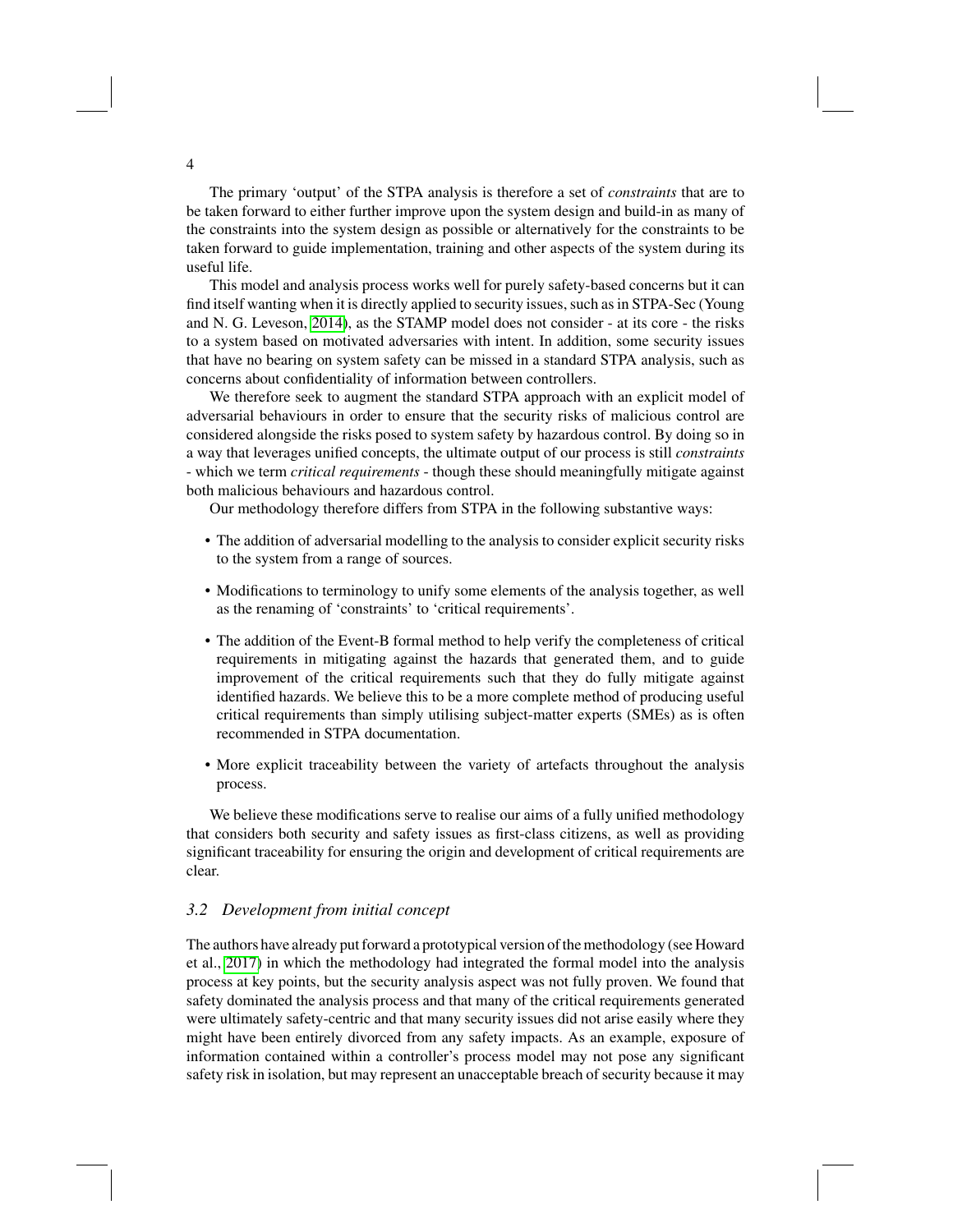further the understanding that an attacker is developing in preparation for an attack on the system.

The initial version of the methodology took the view that 'many security issues revealed by the analysis are likely to be a result of the causal analysis rather than the control action analysis' [\(ibid.\)](#page-17-0) but it was clear from carrying out even rudimentary case studies that the causal factors analysis did not adequately address the innate difference between security and safety analysis, which is around the nature of the hazards.

Addressing this involved a review of security analysis methodologies within the literature and identification of common steps/ideas therein. This guided significantly the development of the security aspect of the analysis while attempting to maintain the principles that our methodology should be:

- Sufficiently high-level such that it could be applied at as much of the system life-cycle as possible.
- Particularly applicable to cyber-physical systems, particularly those in a national infrastructure or critical-systems context.
- Providing robust traceability from identification of a given security issue to critical requirement, as well as any associated formal method representations that demonstrate the completeness of the requirement.

Based on these principles, we developed our concept of *adversarial modelling* which sits between more formal representations of adversarial behaviours such as the Dolev-Yao model (Dolev and Yao, [1983\)](#page-17-10) and more implementation-focused approaches such as misuse cases (Sindre and Opdahl, [2000\)](#page-18-11) or CORAS (Braber et al., [2007\)](#page-17-3). An important point to note is that our analysis does not seek to replace analyses such as formal security protocol analysis but instead seeks to allow for security (and safety) issues inherent within the requirements or the design of the system to be highlighted and corrected as early as possible (when it is far less expensive and much more robust to do so) than at a later point when one may have committed to specific protocols or implementations.

More detail on the actual process of adversarial modelling appears in [subsubsection 4.2.6.](#page-9-0)

### 4 An overview of the methodology

#### *4.1 Clarification on the illustrative example*

The illustrative example used to highlight each step of the methodology within [subsection 4.2](#page-4-0) is based on an abstracted and simplified version of the end-to-end technical architecture of the UK's smart meter system (Department of Energy & Climate Change, [2015\)](#page-17-11). The system therefore consists of a multitude of smart meters on consumers' premises, as well as a central system which they report to.

### <span id="page-4-0"></span>*4.2 Methodology steps*

#### *4.2.1 Step 1 - Establishing the system engineering basis*

We begin by taking the system under analysis and defining its boundaries as well as the underlying purpose of the system. The underlying purpose of the system (or multiple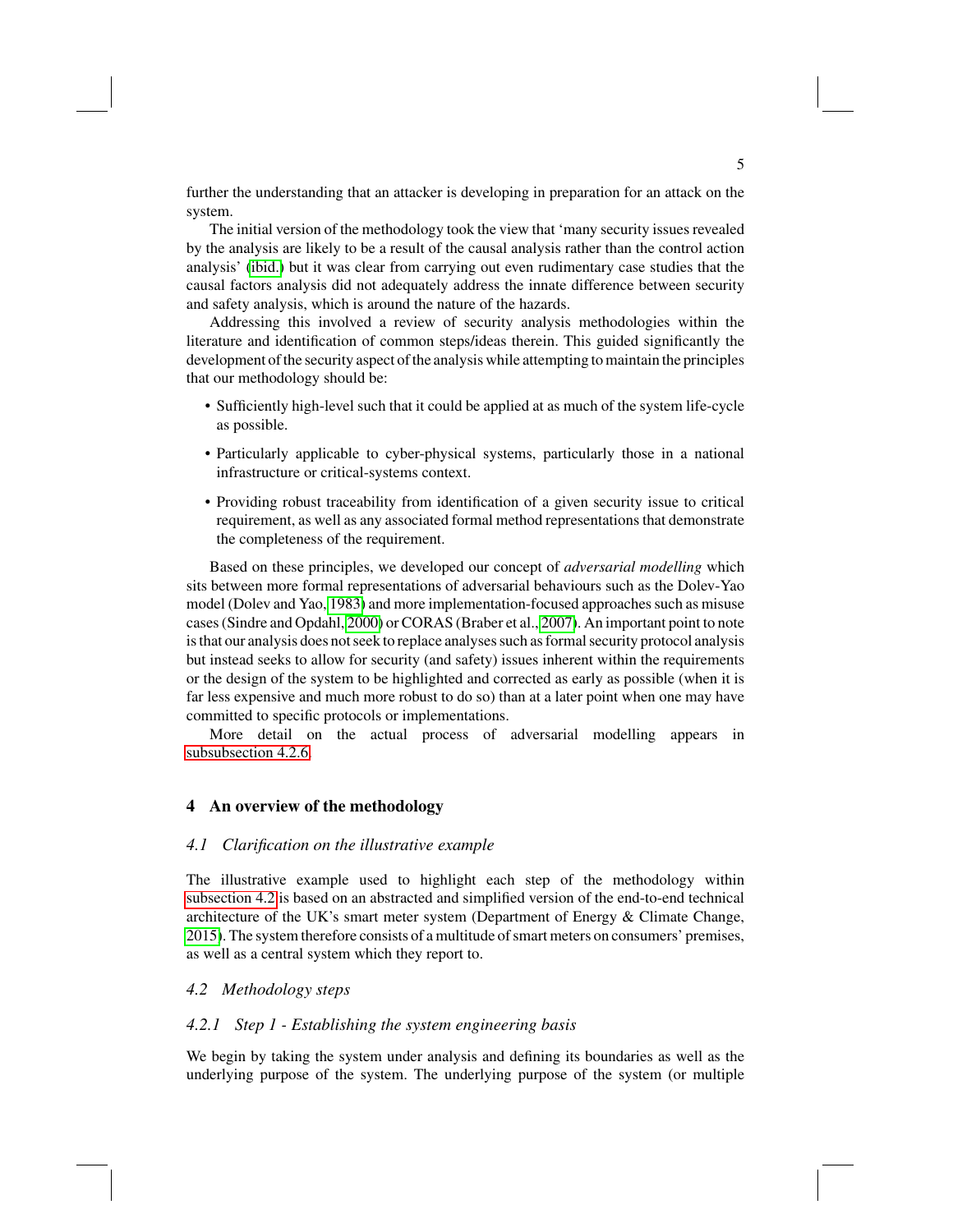purposes where the system may require this) and system boundaries should be explained in plain English, in the form of a statement.

In our example, the purpose statement is:

The system purpose is to maintain an accurate and up-to-date record of the electricity usage by a cluster of Meters and additionally keep track of any issues arising from Meters failing to report their correct and current usage value in a timely manner. The system will additionally be responsible for keeping track of registered and retired meters, managing billing for each Meter, and for sending disconnect commands to Meters that have fallen behind on their billing.

The purpose statement(s) then allow the determination of what we would categorise as a system *Losses* which essentially represents a failure of the system to carry out its *Purpose*. These are essentially once more plain language statements representing an inability to meet any aspect of the purpose statement.

One of the *losses* associated with our example is therefore *"Loss of accurate registration/retired data for meters."* This loss represents a failure of the system to meet the second sentence within its purpose statement.

The final part of this step involves the identification of system-level *hazards* which are inferred from the *losses*. *Hazards* are essentially system states which may lead to losses and are therefore what we seek to develop mitigations against. As per the STAMP model, one cannot control the environment in which a system operates so preventing hazards from occurring becomes fundamental to ensuring that systems do not experience a loss, as losses are often just the result of a hazard occurring at the same time as some combination of negative environmental conditions.

An example of a hazard within the context of our example is *"Meter registration is not correctly recorded by the system"*. It is easiest to represent these in a table - for extremely large collections of purposes, losses and hazards, it is easier to allocate identifiers to each item and then use tables to map identifiers alone. An example of a simple table format can be found in [Table 1.](#page-5-0)

<span id="page-5-0"></span>

| <b>Purpose</b>                                                                                         | Loss                                                                            | Hazard                                                                                                                                           |
|--------------------------------------------------------------------------------------------------------|---------------------------------------------------------------------------------|--------------------------------------------------------------------------------------------------------------------------------------------------|
| <b>P1:</b> The system will be<br>responsible for keeping track<br>of registered and retired<br>meters. | <b>L1:</b> Inaccurate<br>registration/retirement data<br>is held by the system. | H1: Meter registrations are<br>not correctly recorded by the<br>system.<br>H <sub>2</sub> : Meter retirements are not<br>actioned by the system. |

Table 1: Example purposes, hazards and losses mappings.

System-level losses and hazards will also be mapped to by component-level hazards to create a hierarchy of possible ways of reaching a loss state. We seek, in later steps, to generate critical requirements and verify their effectiveness at mitigating against each potential 'path' of hazards to a loss. This aids the traceability of the analysis.

# *4.2.2 Step 2 - Build the control structure*

The construction of the functional control structure seeks to create a representation of all entities involved in the control of the system and any underlying processes with which the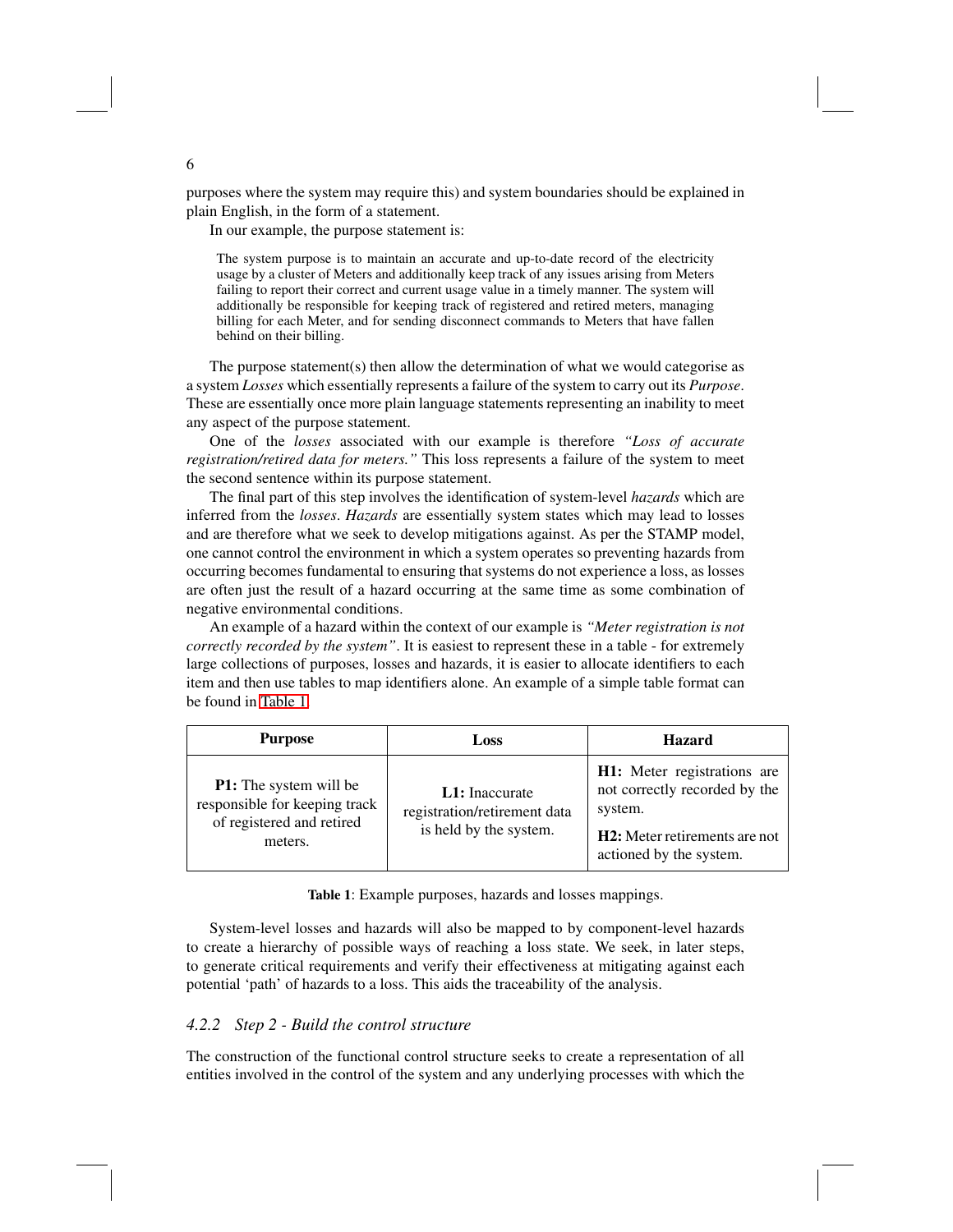system interfaces. This may not necessarily map to individual components if the system design is moderately finalised - in fact, this step is designed such that it could be performed against a system that only consists of a set of requirements from which entities may be inferred.

Controllers (i.e. components that communicate with other components or control some underlying process) have both *responsibilities* (which can be viewed as a form of component *purpose* if this aids in visualisation) as well as *process models* which model the understanding that a controller has of aspects of the system state or underlying process that are relevant to it and its responsibilities. Controllers may also be passing commands around to one another and feedback may also be passed between either controllers and processes, or controllers and other controllers. We do not seek to be too explicit in what exactly represents commands versus feedback, as this can be unduly restrictive.

Whatever the state of the system in terms of how finalised the system design or architecture is, an abstract functional control structure should be developed from the available information on the system.

Going back to our smart meter example, an exemplar control structure for it is given in [Figure 1.](#page-6-0) As can be seen, there are essentially two tiers of controllers, which pass commands/feedback between themselves. The *meter* controller is directly interfacing with the underlying process, which is the electricity supply.

<span id="page-6-0"></span>

Figure 1: Functional control structure for smart meter example.

It can also be useful to express the cardinality of elements within the control structure rather than duplicating controllers/processes unnecessarily. This could be expressed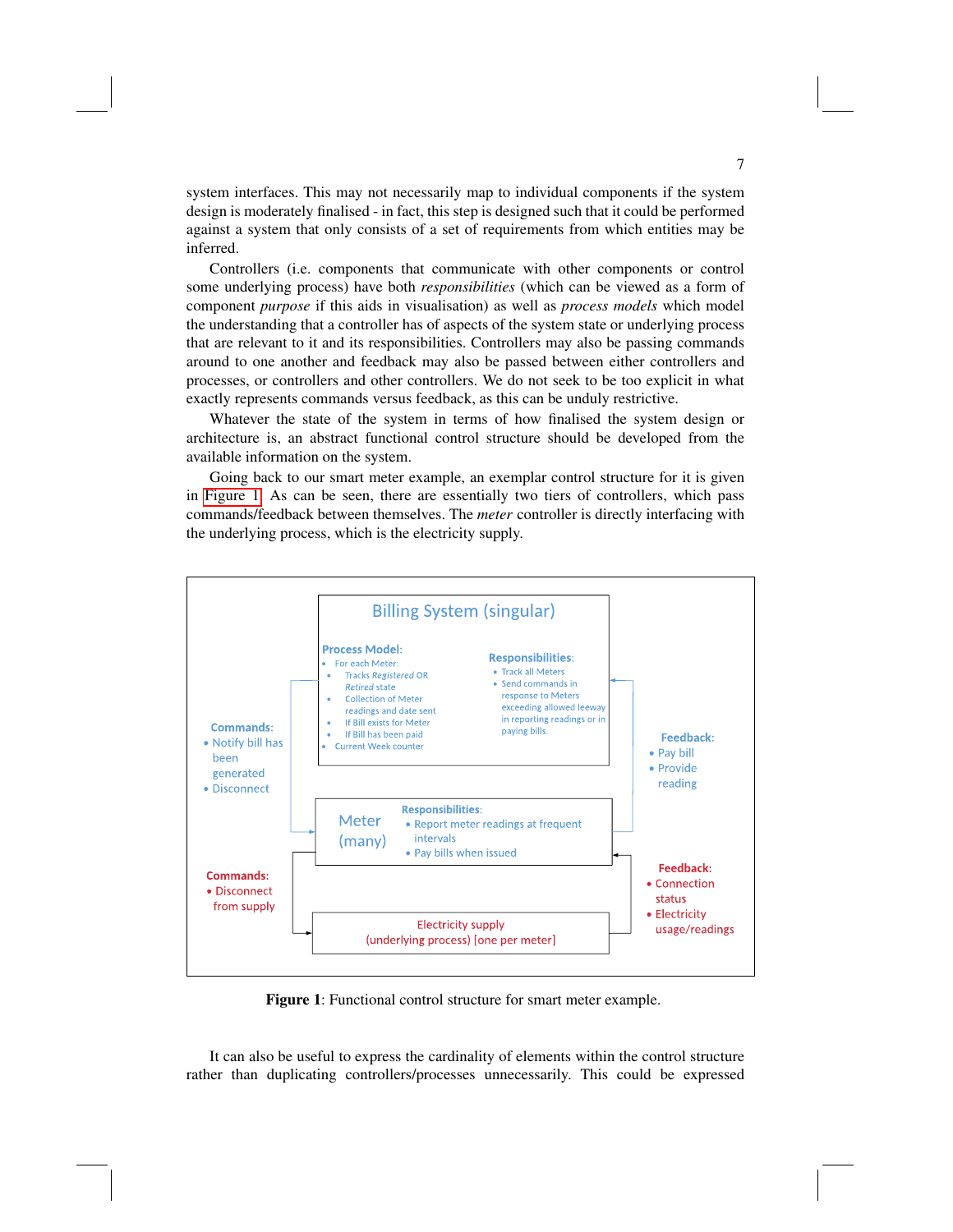through UML-like multiplicity, or alternatively simply through annotations on each controller/process as has been used in our example.

### <span id="page-7-0"></span>*4.2.3 Step 3 - Identify control actions*

The development of the functional control structure should aid the identification of control actions - commands and feedback passed around the control loops are extremely likely to comprise the bulk of control actions available within the system. The purpose of this step is two-fold: to identify the control actions such that they can be analysed in later steps is one element, but the identification also permits us to create an initial formal model of the system in the next step.

Going back once more to the example, we find that some clear control actions have arisen, such as:

- Register Meter.
- Retire Meter.
- Generate Bill.

Once all control actions have been identified, we can continue with the next phase of the analysis.

### *4.2.4 Step 4 - Building the initial formal model*

At this stage, we can construct an initial formal model of our system using Event-B and its associated tool, Rodin. The purpose of this step is to allow for an abstraction of the system behaviours to be modelled (broadly in line with the functional control structure) and to ensure that all control actions that exist have been identified.

There is generally a straightforward transposition of control actions into one or more *events* within Event-B, while process models can be most easily modelled as combinations of *variables* and *invariants*. Restrictions or conditions on control actions can be modelled through *guards* on events. We seek to model sensible constraints on the system where these may already exist in requirements or practically within the system design already - if control actions may only occur in certain circumstances, this should be modelled accurately.

The construction of the formal model can also aid in determining whether the understanding of the system is adequate - if it is unclear what effect a given control action may have on the receiving controller/process, or perhaps the process model seems incomplete, then this indicates that the system under analysis has been scoped incorrectly or that the functional control structure is incomplete.

We have not provided the formal model in the interest of conciseness but a simple model was created in Event-B which essentially represented all of the functionality displayed in the functional control structure (as shown in [Figure 1\)](#page-6-0).

# *4.2.5 Step 5 - Control action analysis and identification of critical requirements*

The control actions as determined in Step 3 [\(subsubsection 4.2.3\)](#page-7-0) are then subjected to analysis through considering if any insecure/unsafe system states (or hazards) can occur if:

1. The control action is issued.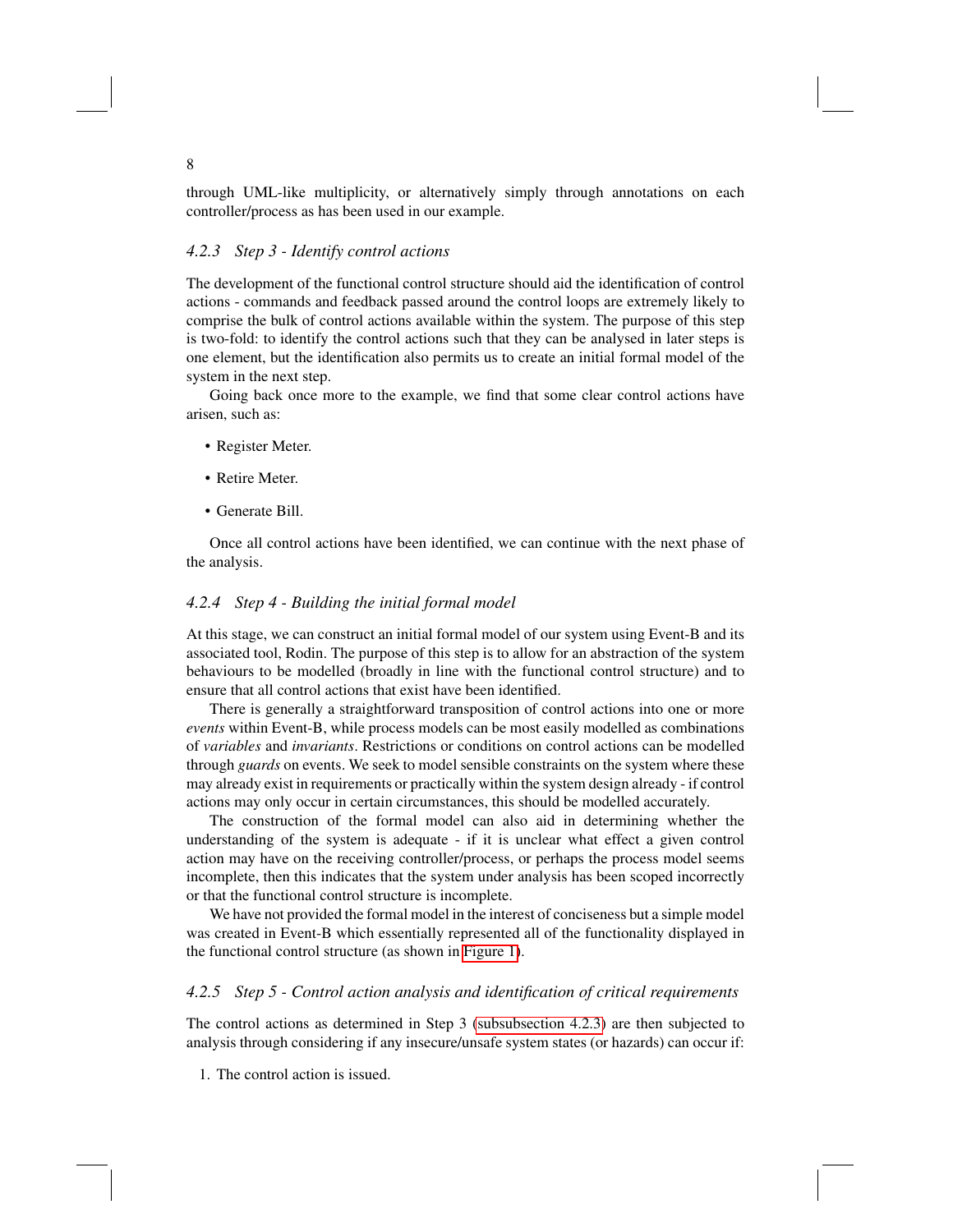- 2. The control action is not issued.
- 3. The control action is issued too soon or too late within the expected sequence of system events.
- 4. The control action is continuous and is issued for too long/too short a period of time.

If there is the potential for a control action to cause an unsafe/insecure system state as a result of one of these conditions, the hazard is noted down (a tabular form is often used for this in STPA - with the four conditions as columns, and each control action as a row). All the hazards discovered through analysis of each control action can then be used to generate critical requirements which represent constraints or limits in natural language on when/how control actions may be issued; these critical requirements should seek to constrain the system such that the identified hazards may not arise.

Going back once more to our example, one can take the 'Register Meter' control action and subject it to analysis as is shown in [Table 2](#page-8-0) .

<span id="page-8-0"></span>

| <b>Control</b><br><b>Action</b> | Is issued                             | Is not issued                      | Is issued out of<br>sequence                | Is issued for<br>incorrect<br>duration  |
|---------------------------------|---------------------------------------|------------------------------------|---------------------------------------------|-----------------------------------------|
| <b>Register</b><br><b>Meter</b> | An invalid meter<br>is re-registered. | A meter fails to<br>be registered. | A meter is<br>registered<br>multiple times. | $N/A$ -<br>registration is<br>discrete. |

Table 2: Control action analysis results

The first output from this step is the information in each row which represents a set of *hazards* associated with each control action. Many of these will map back to the identified system-level hazards - this is intentional. Due to the fact that STPA works on a model of inadequate control, we do not directly generate critical requirements for system-level hazards as these would essentially be vague and not beneficial to future stages of the system life-cycle. Instead, we seek to identify all ways that hazardous control can produce contributory hazards towards system-level hazards, and we seek to mitigate the hazardous control through critical requirements.

The second output from this step involves generating critical requirements to address the identified hazards. The generation of *critical requirements*is once again centered around natural-language statements that seek to address a given hazard. The critical requirements should be specific enough to address the hazard directly but without being too prescriptive in terms of actual implementation. Some example hazards and critical requirements are given in [Table 3.](#page-8-1)

<span id="page-8-1"></span>

| Hazard          | Generated critical requirement                                                                                          |
|-----------------|-------------------------------------------------------------------------------------------------------------------------|
| registered.     | <b>H3:</b> An invalid meter is re- <b>CR1:</b> Meters, once retired, may not be returned to a<br>state of registration. |
| multiple times. | H4: A meter is registered CR2: Registration for a given meter may only occur<br>once.                                   |

Table 3: Critical requirement generation from our example.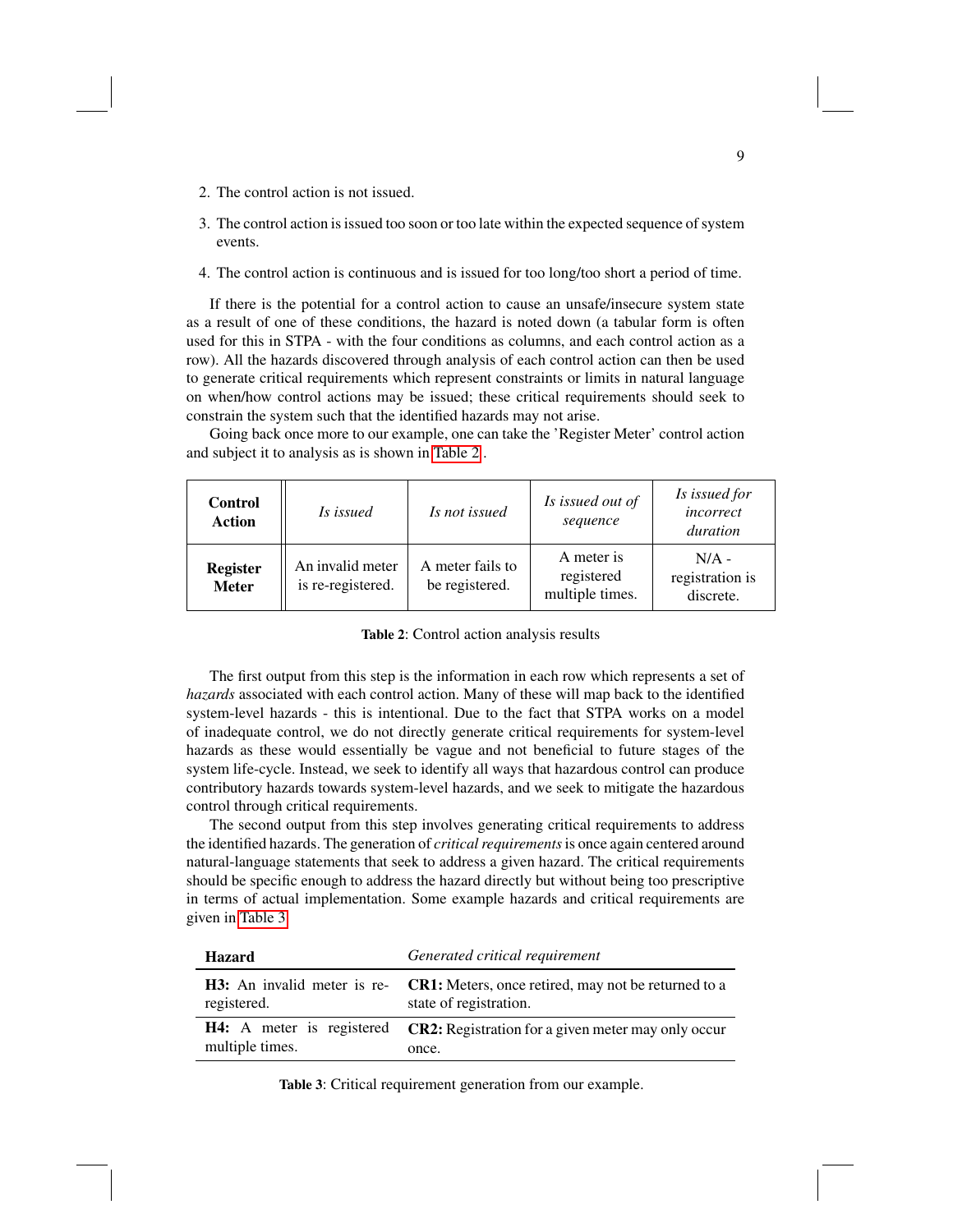We will integrate these critical requirements into the formal model in order to validate them in a later step.

#### <span id="page-9-0"></span>*4.2.6 Step 6 - Adversary modelling and generation of further critical requirements*

The next aspect of our analysis involves the notion of *adversarial modelling*. An *adversary* is essentially an abstraction of any unauthorised party interacting with the system in a way that might undermine the system's purpose, including any implicit security requirements a system may have.

A given adversary consists of the following properties:

- 1. An identifier, such that other aspects of the analysis may be mapped back to this adversary.
- 2. A name/categorisation.
- 3. The *intent* of the adversary, ranging from something as minor as 'curiosity' all the way to 'denial of service' or 'permanent damage'.
- 4. The *access* or *perspective* of the adversary, which will ideally consist of some number of *manipulation points* - described later in this section.
- 5. The *information* held by the adversary, which may be expressed explicitly or more generically in terms on a scale such as 'minimal' to 'complete'.
- 6. The *actions* that an adversary may undertake. This may be a linear flowchart but may also consist of multiple paths of action that the adversary may carry out.

The system's functional control structure itself must also be annotated with *manipulation points* - essentially these are any communication links between controllers, or controllers and processes, that may feasibly be accessible to *any* adversary. Not all adversaries will utilise all manipulation points, but all interfaces between different entities in the functional control structure should be tagged with an identifier in order to facilitate the adversary modelling process.

The purpose of the *adversary modelling* is essentially to provide a traceable and explicit security assurance case - an indication that a given type of adversary has been considered, and has had sufficient mitigations against their behaviours in the form of critical requirements.

Going back to our example, we therefore have the annotated version of the functional control structure for the smart meter system in [Figure 2,](#page-10-0) as well as a table containing the definition of an adversary in [Table 4.](#page-10-1)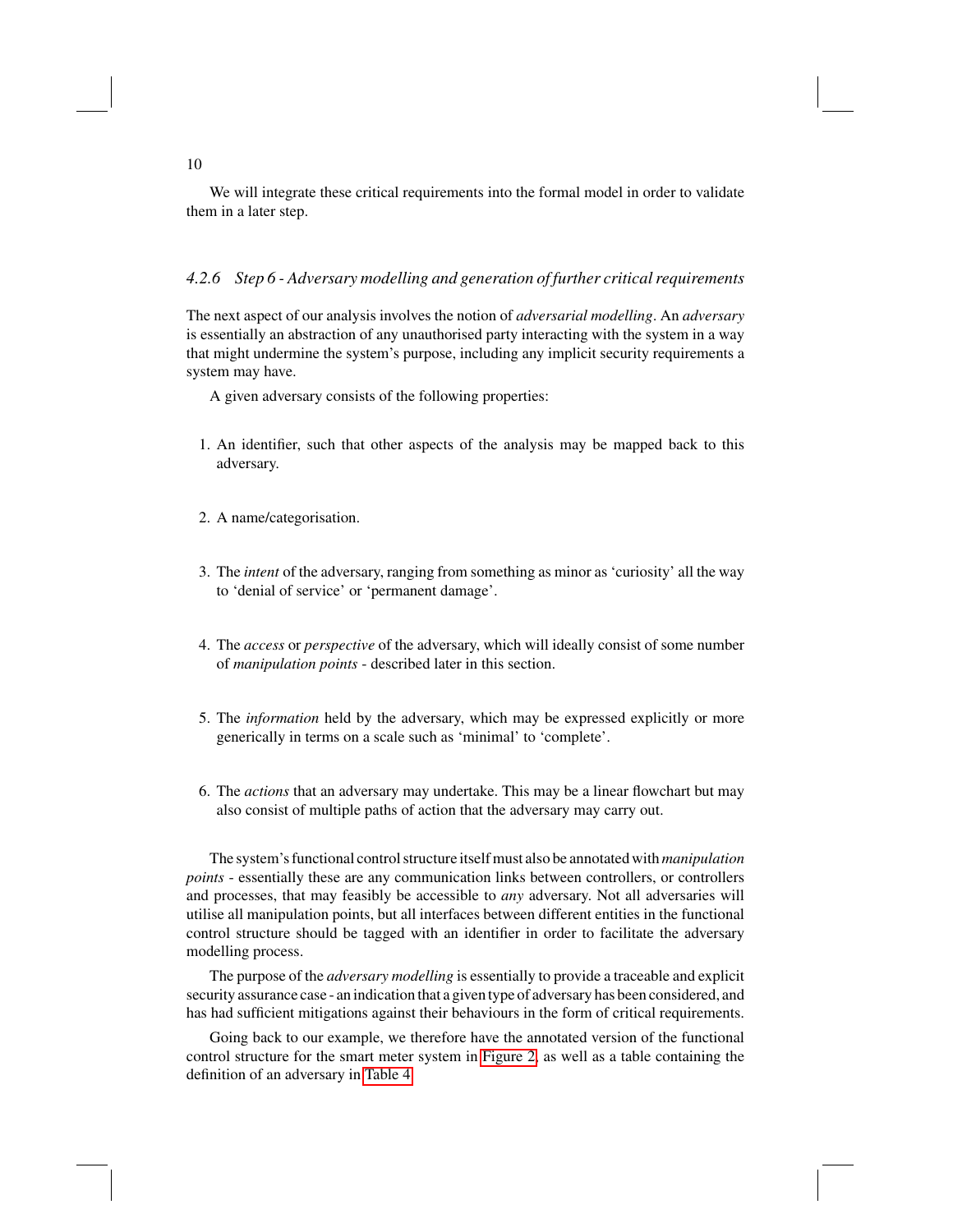<span id="page-10-0"></span>

Figure 2: Annotated functional control structure for smart meter, with manipulation points.

<span id="page-10-1"></span>

| <b>Detail</b>       | Example adversary detail                                                                                                                                            |
|---------------------|---------------------------------------------------------------------------------------------------------------------------------------------------------------------|
| <b>Identifier</b>   | Adversary 1 (A1)                                                                                                                                                    |
| Name/categorisation | Fraudulent user                                                                                                                                                     |
| <b>Intent</b>       | Adversary intends to reduce their bill through tampering with<br>the meter.                                                                                         |
| <b>Access</b>       | Adversary can see and manipulate MP5 and MP7.                                                                                                                       |
| <b>Information</b>  | Adversary is aware that feedback channel MP7 reports<br>electricity usage by the consumer.                                                                          |
| <b>Actions</b>      | Single step: Adversary intercepts and modifies MP7 result<br>at all times. This has the net effect of putting the meter out<br>of sync with the underlying process. |

Table 4: Adversary description from the smart meter example.

We take the view that *adversary actions* are analogous to *hazards* as we cannot directly control the adversary or their actions. Instead, much like hazards, the actions of an adversary are a result of a combination of factors that manifest themselves as a hazard - the adversary essentially can just be seen as a *malicious* environment. We therefore seek to generate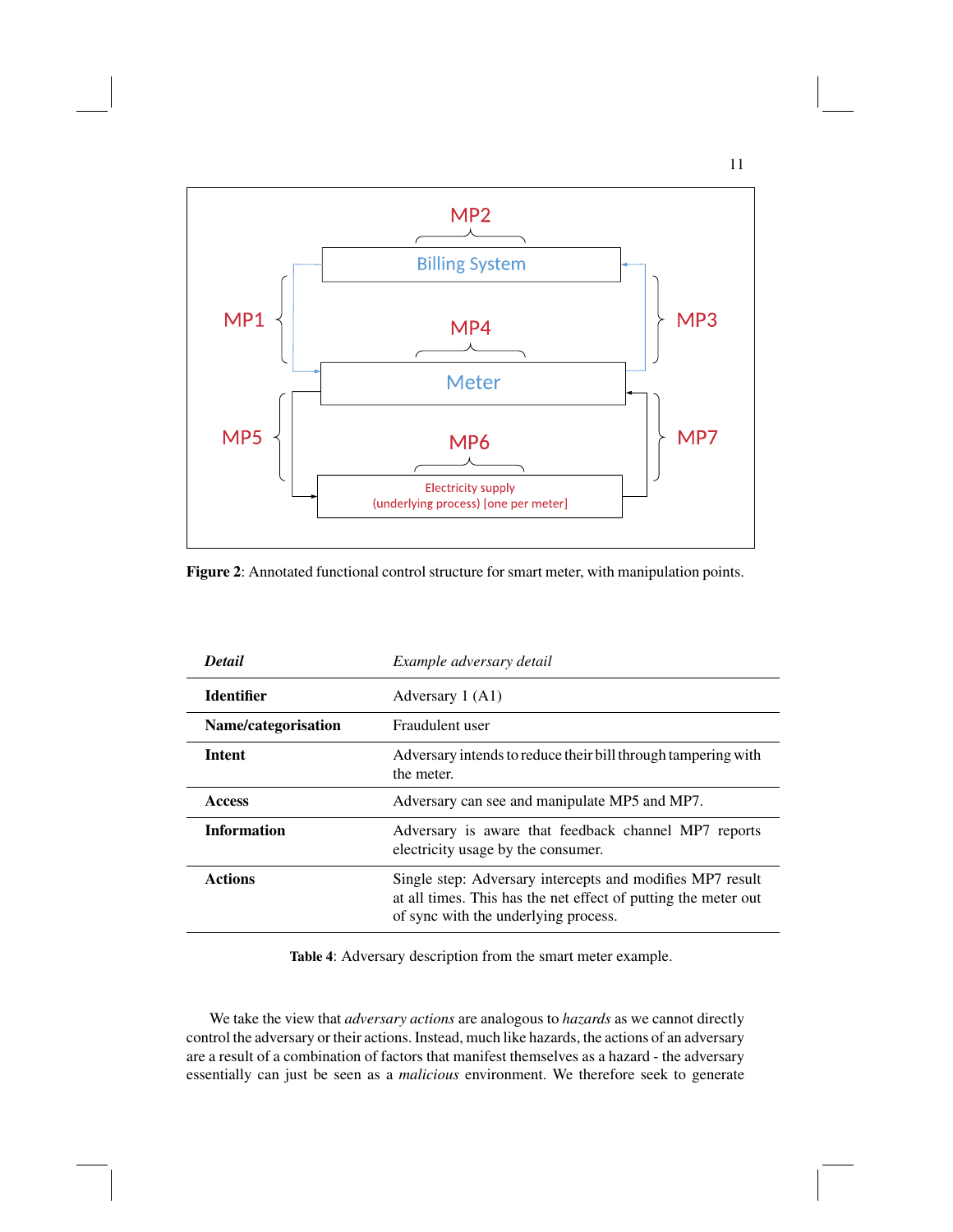*critical requirements* as with any other type of hazard in order to ensure that control over the system can be maintained in a meaningful way in spite of the identified hazard. This differs from the later causal factors analysis, which is focused on the *derivation of possible contributing factors to a loss of control* to ensure that identified factors can be mitigated in the design or processes around the management of the system - adversaries seek to *directly undermine* system control with a malicious intent and therefore performing it at this step is a more meaningful way of modelling the true way that adversarial behaviour works rather than simply viewing it as a mere causal factor.

To generate critical requirements, we can use a summary of the adversary behaviours in lieu of the hazard column used in [Table 3](#page-8-1) and once again reuse the table to generate critical requirements. For hazards that have originated from the adversarial modelling, it can be simpler to summarise in terms of the functional control structure than discussing manipulation points, though occasionally the use of manipulation points in the description may bring greater clarity, so this is situational. Going back once more to the example, we present some hazards and their associated critical requirements in [Table 5.](#page-11-0)

Table 5: Critical requirement generation from our example.

<span id="page-11-0"></span>

| <b>Hazard</b>                                                                                                                | Generated critical requirement                                                                                                                                                                                                                                                                                                  |
|------------------------------------------------------------------------------------------------------------------------------|---------------------------------------------------------------------------------------------------------------------------------------------------------------------------------------------------------------------------------------------------------------------------------------------------------------------------------|
| <b>H5:</b> Adversary manipulates<br>between electricity<br>data<br>supply and meter to reduce<br>reported electricity usage. | <b>CR4:</b> Meter will receive local average usage and<br>will raise an alert if readings are more than 25%<br>below this in a month's period.<br><b>CR5</b> : Billing System flags any meters that send<br>alerts or provide readings that are more than 20%<br>below the projections for that meter over a month's<br>period. |

Once we have collected a set of critical requirements through this generation process, we would ordinarily proceed to the next step, however, if the critical requirements generated propose a significant modification of the design of the system - such as the addition of new entities to the control structure - then it may be worthwhile to iterate the design/requirements and begin the process once more from Step 1. We have in our example identified new commands between the two controllers in the form of the 'flagging' and the 'alert' control actions that are implicitly defined by our critical requirements and so this could inform a change to the functional control structure, which would necessitate beginning again.

#### *4.2.7 Step 7 - Integration of critical requirements into the formal model*

The integration of the critical requirements leverages the existing initial formal model, represented in Event-B using the Rodin tool, to validate each critical requirement. We integrate each *critical requirement* into the model in its own distinct*refinement* of the model in order to enable greater traceability.

The integration may consist of the following aspects which seek to extend and refine the model:

• Addition of invariants to the machine element of the model in order to constrain variables. An example below is an invariant indicating that the variables of registered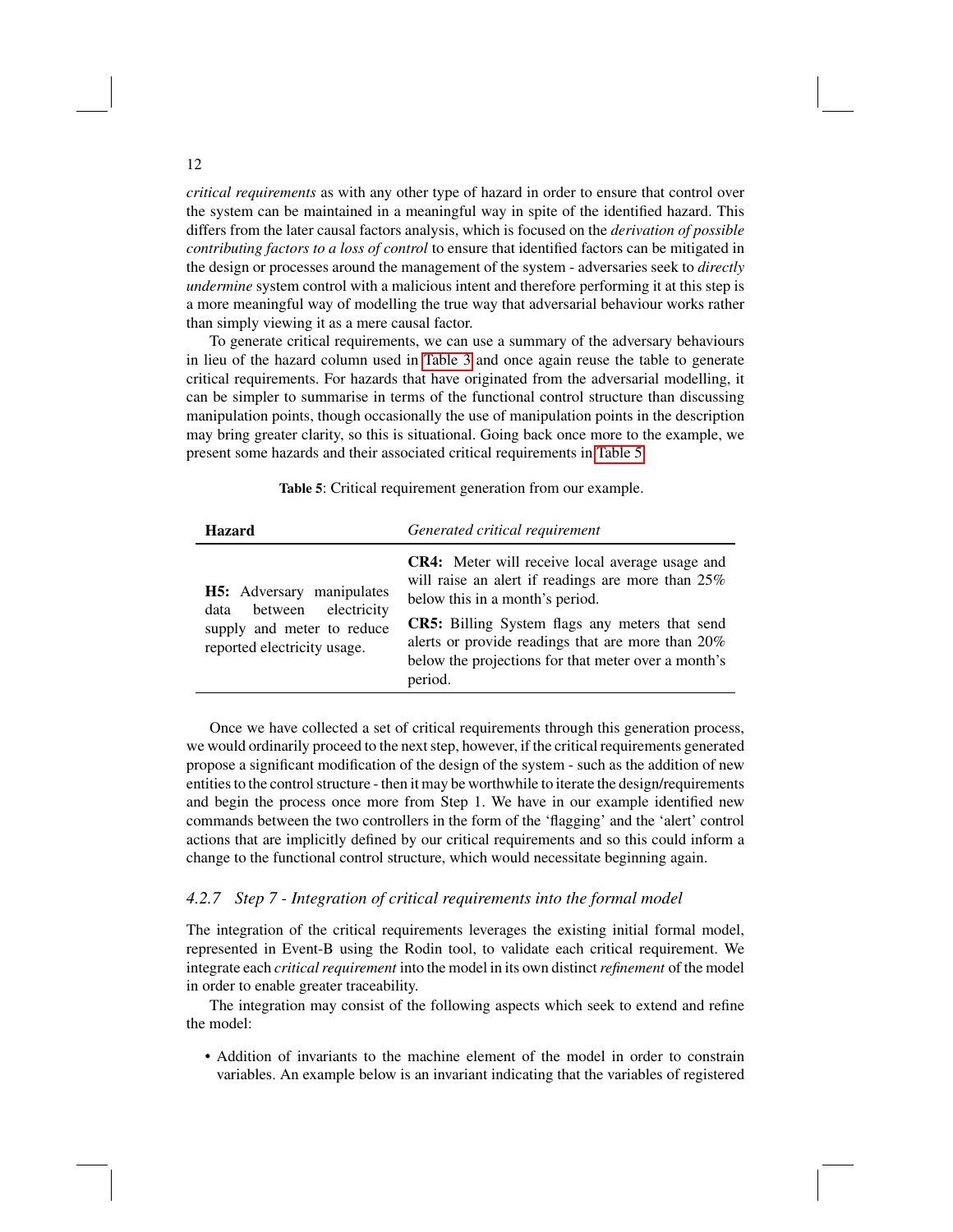meters and retired meters may not overlap:

*MetersRetireOverlapInvariant:*  $RegisteredMeters \cap RetrievedMeters = \varnothing$ 

• Addition of guards to events to narrow the circumstances in which they may occur. We can restrict the RegisterMeter event through the guard below to ensure that retired meters may not be re-registered, for instance:

> *NotAlreadyRetiredGuard:*  $meter \notin RetrievedMeters$

where *meter* is a parameter of type METER and *RetiredMeters* is the set of all retired meters.

• Addition of more actions to events. As part of our illustrative example, we determined that the use of 'tokens' were a sufficiently-capable abstraction of the notion of encryption between a meter and the billing system. We therefore have to store a valid token when registering a meter as demonstrated by the following action:

> *tokenAssignAction:*  $Registered Tokens(meter) := token$

• Addition of axioms to the context element of the model to add properties to the constants and carrier sets represented therein. Our example did not leverage any axioms but one of the most commonly used axioms is an axiom to partition a given set - such as a MeterType set being partitioned into two for electricity and gas meter types:

> *MeterTypePartitionAxiom:*  $partition(METERTYPE, {Electricity}, {Gas})$

• Addition of new events, variables and other elements to the model and restricting existing variables, events, etc. Our example created new variables to model the token concept by storing all tokens seen by the system and all currently registered tokens:

#### VARIABLES:

# AllT okens

#### RegisteredT okens

Additionally we made extensive use of event extension in our refinements to allow for additional events to be reused but have further guards and actions added to them.

The goal of the integration of critical requirements is to ensure that they mitigate against their associated hazard sufficiently. Many critical requirements will result in *invariants* being created and violation of these will be indicated by the tool through an inability to discharge all of the proof obligations associated with that invariant or alternatively through the identification of counterexamples through model checking.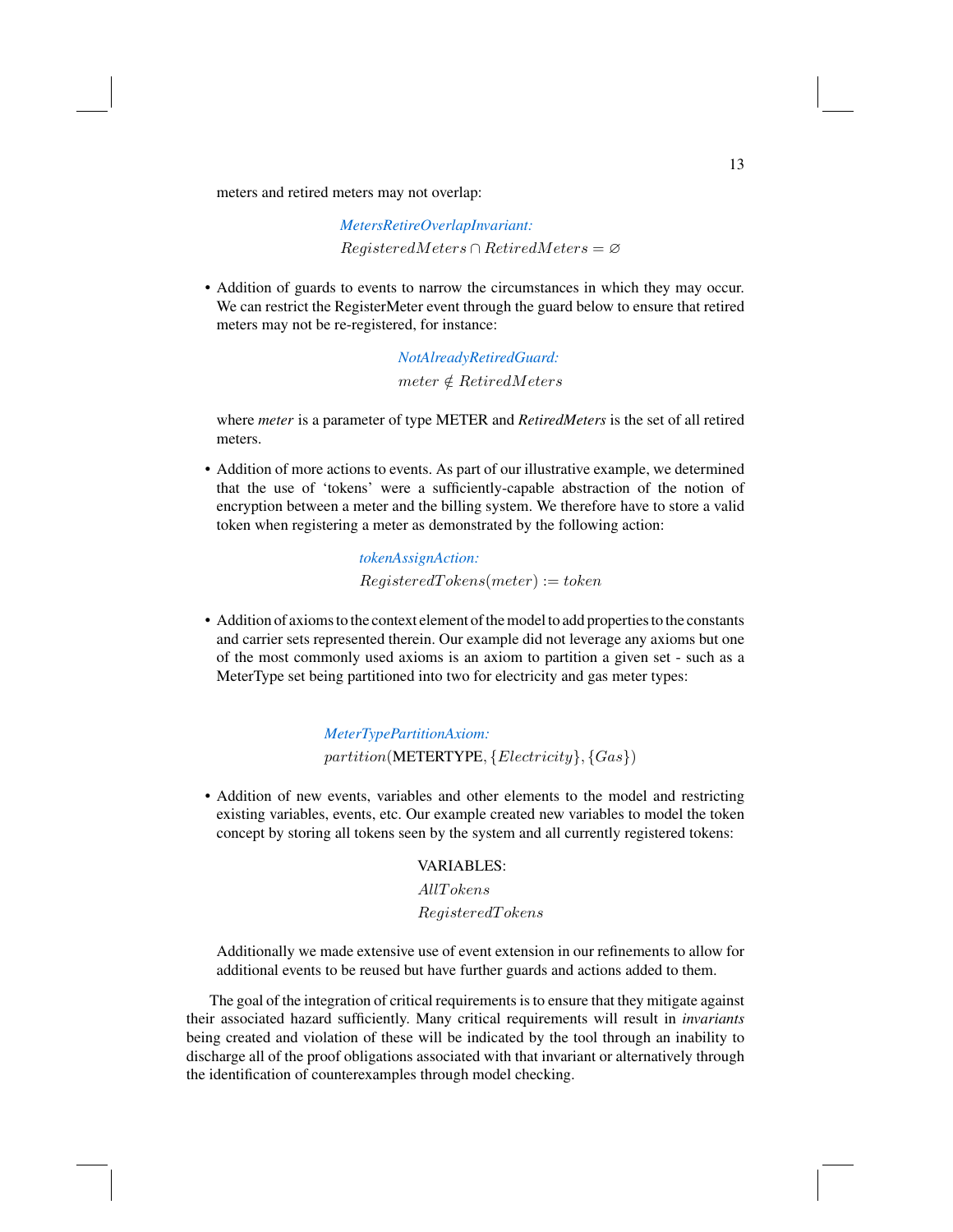The strength of the formal method in this regard is that one has both mathematical i.e. proof obligations either being discharged or remaining undischarged - and operational - i.e. counter-examples being generated during model simulations - demonstrations that a critical requirement either prevents the system from reaching the hazard state or is unable to prevent the system from entering the hazard state. These can guide either further iteration on the critical requirements to ensure they do fully mitigate against the system entering the hazardous state through becoming more descriptive/detailed, or the iteration of the design itself to ensure critical requirements can be generated to sufficiently mitigate hazards.

### *4.2.8 Step 8 - Causal factors analysis*

This step seeks to address *how* many of the identified hazardous behaviours in the system have arisen. This is less of a concern with the hazards identified as a result of *adversarial modelling* as security is often framed as being an issue of "intentional actions by malevolent actors" (Young and N. G. Leveson, [2014\)](#page-19-0) but is instead a more significant and meaningful task when undertaken against the hazards found through control action analysis, as safety concerns and analysis focus on preventing "unintentional actions by benelovent actors" [\(ibid.\)](#page-19-0) and therefore these hazards sometimes lack much in the way of context or causality. This stage of the analysis attempts to investigate this aspect.

The core process for undertaking this step of analysis should involve selecting each hazard in turn and subjecting it to *causal factors analysis* through considering how a series of actions or contexts in the control loop could lead to the hazard arising. A guidance diagram for this can be found in a variety of STPA sources which give guidance on exactly what may be considered a 'causal factor'. The analyst then attempts to generate further critical requirements or design changes in order to mitigate against any causal factors that are deemed to be reasonable. Each 'causal factor' can therefore essentially be viewed as a contributing sub-hazard to a larger hazard - examples of causal factors tend to be around ways in which sensors may misreport information, how communications can be disrupted, or how controller understanding can fall out of sync with the process they are modelling with their process models.

The importance of this step is that it should provide an opportunity of how the design may not be optimal for ensuring control can be maintained of the underlying process or between control entities within the system design, and how this degradation in control can eventually lead to a hazard. This allows aspects of hazardous control that are commonly overlooked, such as human factors in terms of interfaces or understanding of feedback, to be considered in a meaningful way.

Going back once more to the example, we can take the hazard of "A retired meter is re-registered" as a hazard to subject to this analysis - this can be seen in [Figure 3.](#page-14-0) We have annotated controllers with what causal factors might cause the hazard, as well as any commands/feedback that may be passed that may also lead to the hazard. We then address the causal factors in [Table 6.](#page-14-1)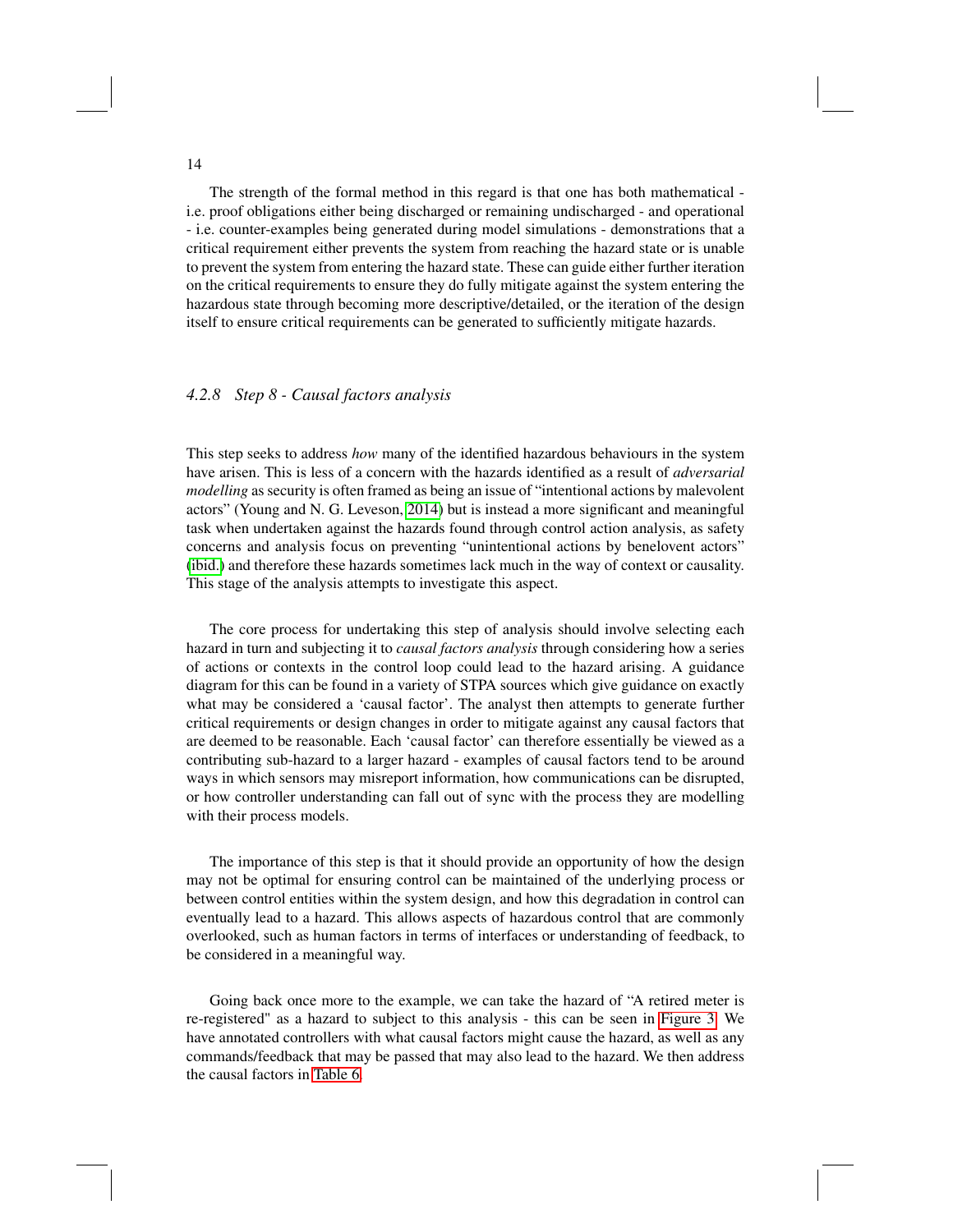<span id="page-14-0"></span>

Figure 3: Causal factor analysis of one hazard from the example.

<span id="page-14-1"></span>

| <b>Causal factor</b>                                                                                                                                                 | Critical requirement or design change                                                                        |
|----------------------------------------------------------------------------------------------------------------------------------------------------------------------|--------------------------------------------------------------------------------------------------------------|
| <b>H6:</b> Meters continue to send<br>data and take no notice<br>of their retirement which<br>may cause the billing system<br>to erroneously respond to<br>commands. | <b>CR6:</b> The Billing System will ignore all<br>communications from meters once they have been<br>retired. |

Table 6: Causal factors and the resulting critical requirements/design changes

This example is not the best example of the causal factors analysis process - if a human operator was included, acting as a controller that sits hierarchically above the Billing System, it may perhaps be that meters that are correctly reporting readings and appear in every way to be active (despite being retired previously) may be assumed to have been mistakenly retired, which can cause a retired meter to be re-registered erroneously. The causal factors analysis can then reveal how the human operator (or indeed, any controller) can come to such a conclusion, and ensure that design modifications and constraints are generated to ensure this does not happen.

# *4.2.9 Step 9 - Iteration and re-scoping*

One key element of the STPA family of methodologies is their focus on not simply carrying out analysis as a one-off effort but as a continuous process to iterate the design to a state where as much of the hazardous behaviour is mitigated against as possible within the system design. It may be that the identification of the hazardous behaviours and the resultant critical requirements indicate that the underlying system architecture requires a significant review. In this circumstance, it would be appropriate to begin this process from the beginning as any design changes will likely modify the functional control structure or the control actions within the system under analysis, which will necessitate beginning again. This analysis can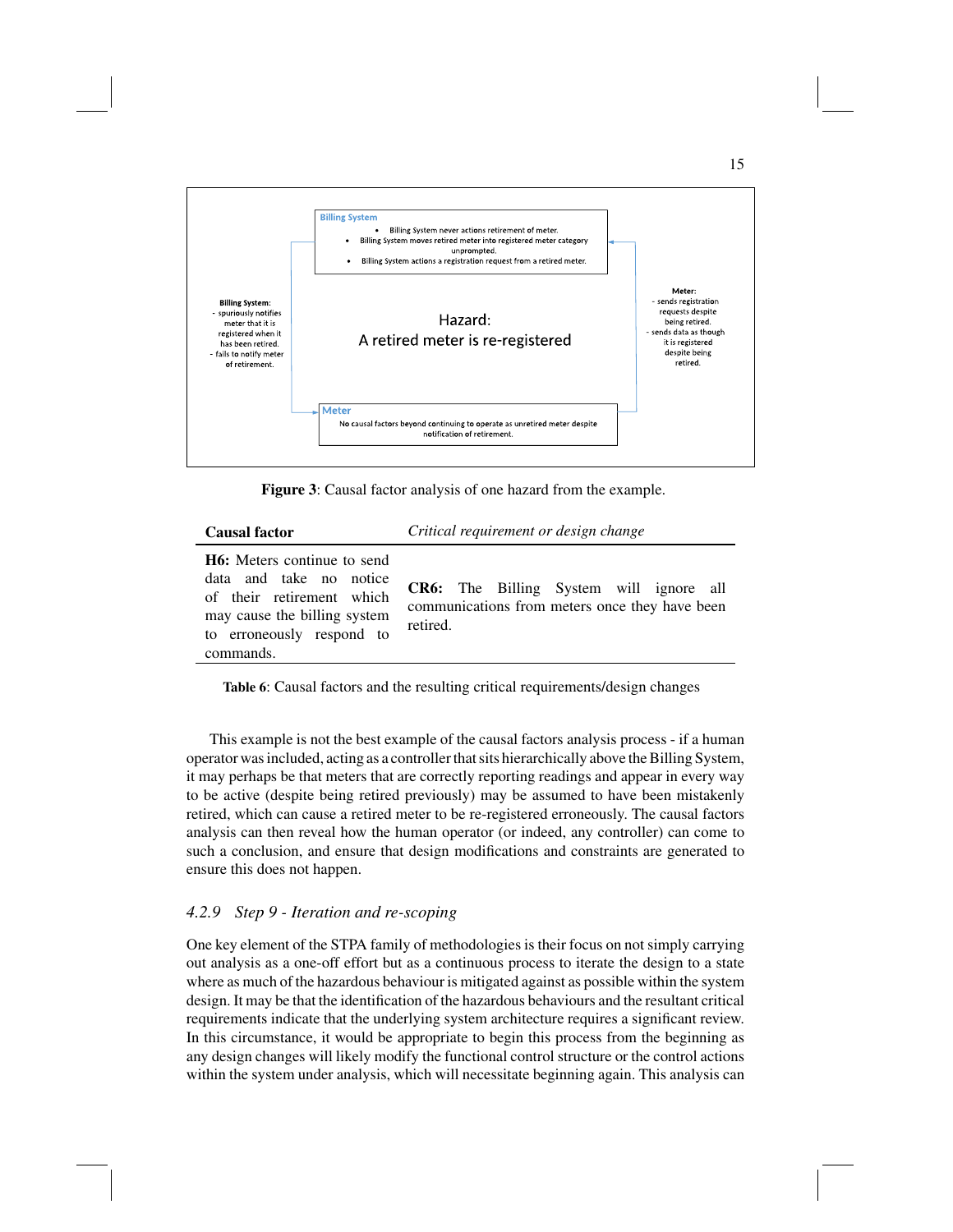additionally be begun again from the initial step but be scoped in down to specific subsystems or portions of the functional control diagram to generate component-level hazards.

Analysing in this way allows for component-level losses, hazards and critical requirements to be identified but also allows the analyst to connect these artefacts of the analysis to those of the system as a whole. This is further supported by the formal model's support for decomposition of the overall abstract model into specific models for each component.

In the context of our example, it may therefore be useful to further scope down the analysis to individually analyse the meter and billing system individually, to consider candidate designs/architectures for how these entities may function that is less abstract and closer to an implementation-sufficient model. Each iteration of the system design should eventually result in a system with an adequate number of innate design elements that mitigate many identified hazards, as well as a set of critical requirements, for those hazards that cannot be trivially mitigated through design changes, to take forward to guide implementation work.

Our adversarial modelling also indicated the creation of new control actions in the critical requirements designed to mitigate against our example adversary, and so this is a valid reason to begin the analysis once more from the beginning with these design changes included. There are also suggested changes within the causal factors analysis that may inspire design changes.

#### 5 A multi-UAV case study

To validate our methodology, in particular the developments described in [subsection 3.2,](#page-3-0) it was applied to a further case study based on an existing paper which related to the coordination and control of multiple unmanned aerial vehicles (Bogdiukiewicz et al., [2017\)](#page-17-12). The key findings from this case study are summarised below:

- The adversarial modelling concept allowed for more focus to be given to the security side of the analysis as the case study involved a multitude of entities communicating reasoning about adversaries of different capabilities, access and intent was useful for identifying some changes to the system design in order to mitigate against many of the attack vectors.
- The formal model once more allowed for the generated critical requirements to be verified as they were applied to refinements of the model. Where critical requirements may have been inadequate to mitigate against their hazards completely, the use of model simulation and its generation of counter-examples aided in developing the critical requirements in such a way that they did become adequate in mitigating the identified hazards.
- We identified that there is some improvement to be undertaken on the use of adversarial modelling during the iteration/scoping of stage of the analysis as performing parallel analysis on sub-systems sometimes means that the adversary cannot be fully modelled. This is due to the fact that scoping the analysis purely to a sub-system can mean the full spectrum of adversarial actions cannot be modelled as the other components they may manipulate will be 'out-of-scope'. We were able to continue the analysis by either considering all inputs from other out-of-scope sub-systems to be compromised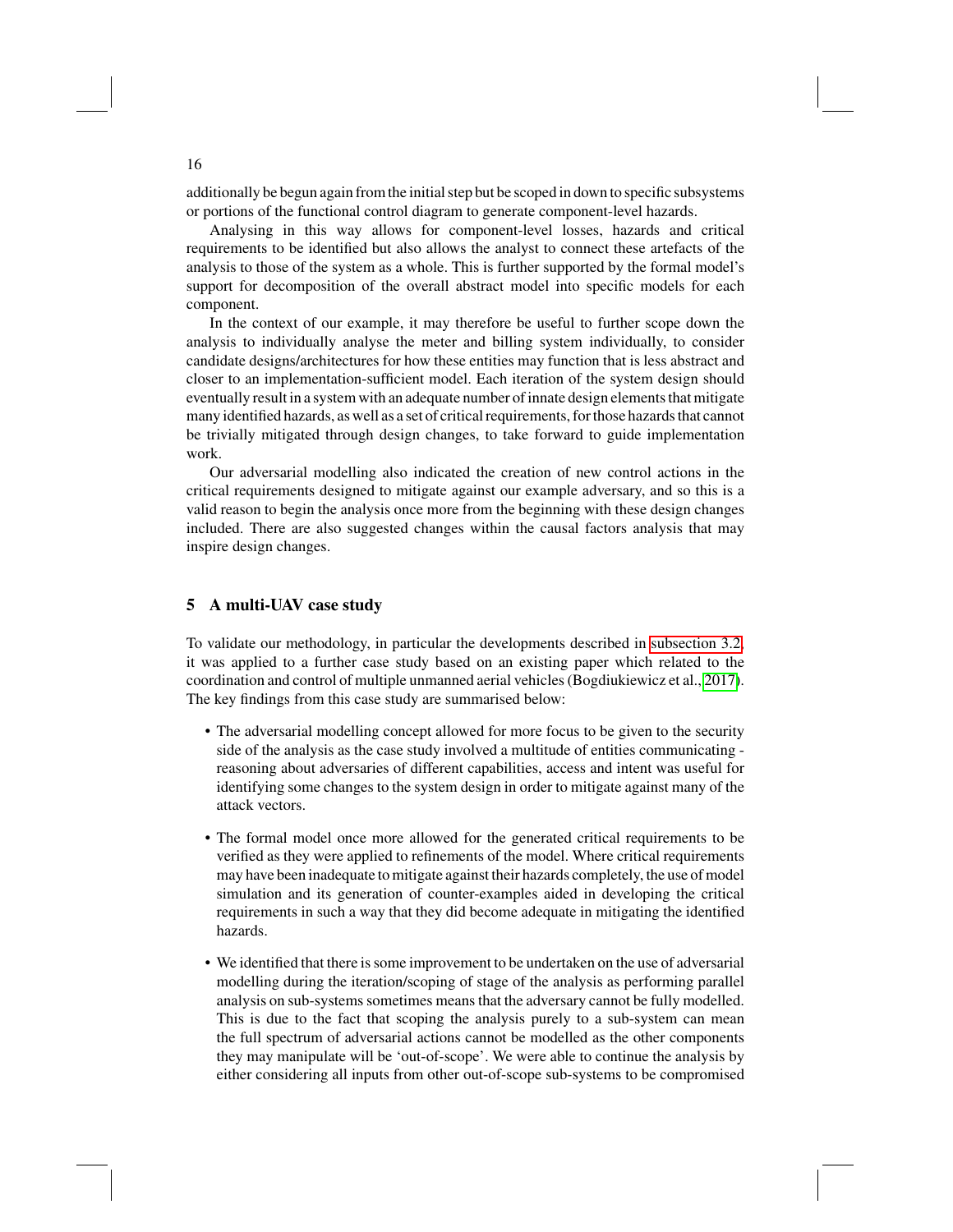by default or alternatively isolating the sub-system such that we did not consider any inputs or outputs as being in scope.

This could have been avoided by *not* scoping so narrowly down to sub-system level, but simply iterating the design to make it more concrete and continuing the analysis on the system as a whole. This suggests that the analysis may struggle to scale with larger, more complex systems where the sub-systems are themselves fairly complicated.

• More work needs to be undertaken in the area of formally modelling some common security properties of the system using Event-B. It should be possible to utilise the Event-B theory plug-in for Rodin (Butler and Maamria, [2013\)](#page-17-13) to model concepts such as secrecy or for demonstrating reasoning about asymmetric encryption as two examples. There has been some existing work in the literature on the use of refinement in both B (Butler, [2002\)](#page-17-14) and other formal methods such as Isabelle/HOL (Sprenger and Basin, [2010\)](#page-18-12) which will be explored in order to improve this area of the analysis.

Overall, we found the case study to be useful in exploring the existing improvements made to the methodology, and additionally in contributing to potential future improvements to the methodology.

### 6 Conclusions and future work

In conclusion, we have presented a methodology which combines security and safety analysis in an integrated fashion in order to produce a set of *critical requirements* which are traceable to the hazards/adversary actions they seek to mitigate against and have their validity demonstrated through the formal model. The use of the formal model seeks to provides a higher degree of assurance that the critical requirements actually meaningfully mitigate against the hazards that they are intended to address. Our application of the methodology to both the smart meter example case study and the UAV case study indicate that the methodology allows for both safety and security to be considered within a single methodology in a meaningful way, and that the resultant critical requirements can be useful in guiding design iterations in order to reduce the chance of both hazardous control and adversarial action ultimately leading the system into a loss state.

Future work will focus on applying the methodology to further case studies in the critical infrastructure domain in order to guide refinement and improvements to the methodology and to bolster any areas in which the methodology may not be fully capable at present, such as the previously identified need for further work in modelling security properties, as well as producing supplementary tooling to support the analysis process from end-to-end.

### **References**

<span id="page-16-0"></span>Abrial, Jean-Raymond (2010). *Modeling in Event-B: System and Software Engineering*. Cambridge University Press. ISBN: 9780521895569. DOI: [DOI : 10 . 1017 /](https://doi.org/DOI: 10.1017/CBO9781139195881) [CBO9781139195881](https://doi.org/DOI: 10.1017/CBO9781139195881).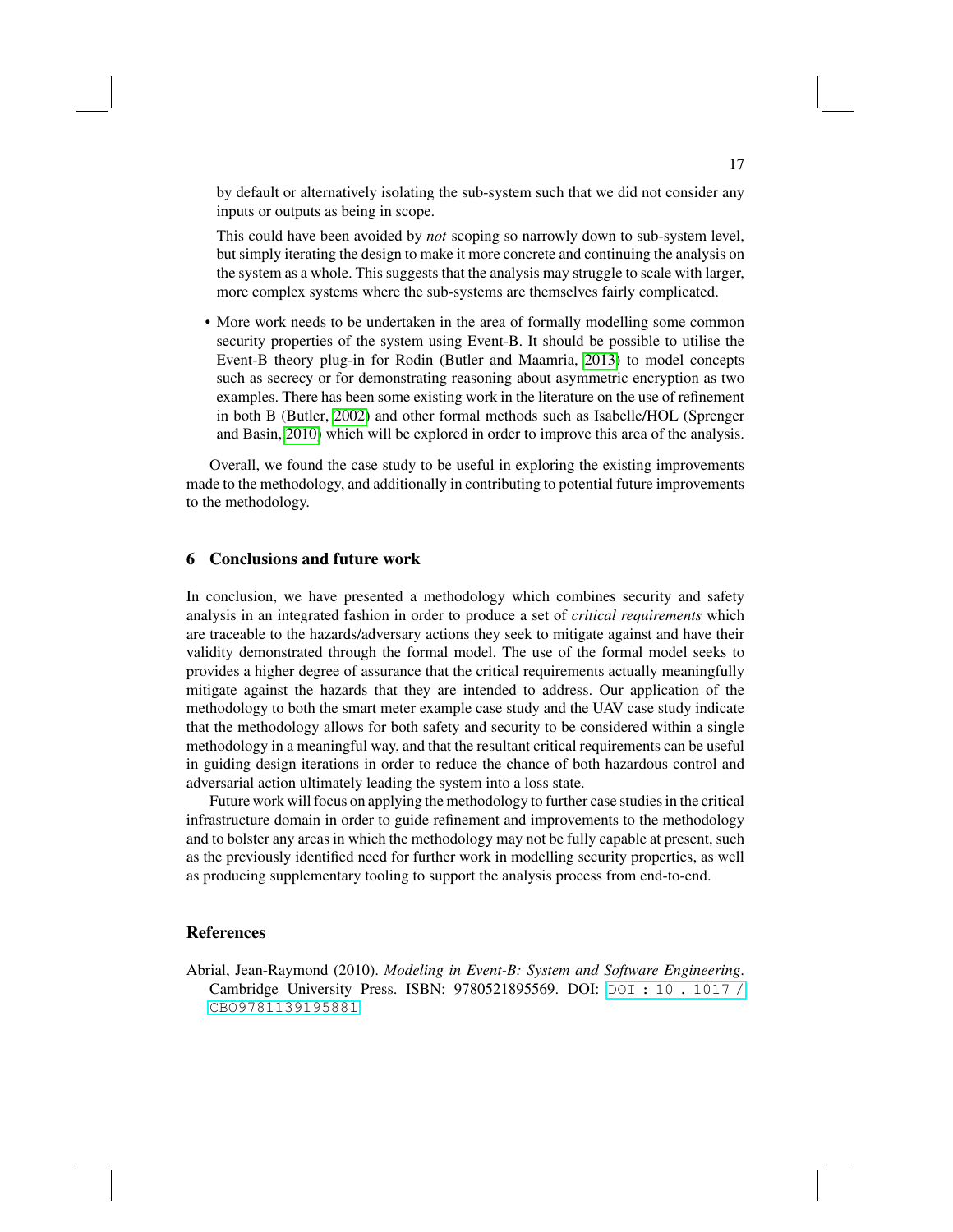- <span id="page-17-6"></span>Behm, Patrick et al. (1999). "Météor: A Successful Application of B in a Large Project". In: *FM'99 — Formal Methods: World Congress on Formal Methods in the Development of Computing Systems Toulouse, France, September 20–24, 1999 Proceedings, Volume I*. Ed. by Jeannette M. Wing, Jim Woodcock, and Jim Davies. Berlin, Heidelberg: Springer Berlin Heidelberg, pp. 369–387. ISBN: 978-3-540-48119-5. DOI: [10.1007/3-540-](https://doi.org/10.1007/3-540-48119-2_22) [48119-2\\_22](https://doi.org/10.1007/3-540-48119-2_22).
- <span id="page-17-12"></span>Bogdiukiewicz, Chris et al. (Oct. 2017). "Formal Development of Policing Functions for Intelligent Systems". In: *2017 IEEE 28th International Symposium on Software Reliability Engineering (ISSRE)*, pp. 194–204. DOI: [10.1109/ISSRE.2017.40](https://doi.org/10.1109/ISSRE.2017.40).
- <span id="page-17-3"></span>Braber, F. den et al. (Jan. 2007). "Model-based security analysis in seven steps - A guided tour to the CORAS method". In: *BT Technology Journal* 25.1, pp. 101–117. ISSN: 13583948. DOI: [10.1007/s10550-007-0013-9](https://doi.org/10.1007/s10550-007-0013-9).
- <span id="page-17-14"></span>Butler, Michael (2002). "On the use of data refinement in the development of secure communications systems". In: *Formal Aspects of Computing* 14.1, pp. 2–34. ISSN: 09345043. DOI: [10.1007/s001650200025](https://doi.org/10.1007/s001650200025).
- <span id="page-17-13"></span>Butler, Michael and Issam Maamria (2013). "Practical Theory Extension in Event-B". In: *Theories of Programming and Formal Methods: Essays Dedicated to Jifeng He on the Occasion of His 70th Birthday*. Ed. by Zhiming Liu, Jim Woodcock, and Huibiao Zhu. Berlin, Heidelberg: Springer Berlin Heidelberg, pp. 67–81. ISBN: 978-3-642-39698-4. DOI: [10.1007/978-3-642-39698-4\\_5](https://doi.org/10.1007/978-3-642-39698-4_5).
- <span id="page-17-5"></span>Cai, H. et al. (2014). "Modelling Safety Monitors of Safety-Critical Railway Systems by Formal Methods". In: *6th IET Conference on Railway Condition Monitoring (RCM 2014)*. Institution of Engineering and Technology, pp. 2.1.2–2.1.2. ISBN: 978-1-84919- 913-1. DOI: [10.1049/cp.2014.0993](https://doi.org/10.1049/cp.2014.0993).
- <span id="page-17-8"></span>Colley, John and Michael Butler (Feb. 2013). "A Formal, Systematic Approach to STPA using Event-B Refinement and Proof". In: *21th Safety Critical System Symposium*.
- <span id="page-17-4"></span>Deng, Mina et al. (Mar. 2011). "A privacy threat analysis framework: supporting the elicitation and fulfillment of privacy requirements". In: *Requirements Engineering* 16.1, pp. 3–32. DOI: [10.1007/s00766-010-0115-7](https://doi.org/10.1007/s00766-010-0115-7).
- <span id="page-17-11"></span>Department of Energy & Climate Change (2015). *Smart Metering Implementation Programme - End to End Technical Architecture*.
- <span id="page-17-2"></span>Dhillon, B S (1992). "Failure modes and effects analysis — Bibliography". In: *Microelectronics Reliability* 32.5, pp. 719–731. ISSN: 0026-2714. DOI: [https://](https://doi.org/https://doi.org/10.1016/0026-2714(92)90630-4) [doi.org/10.1016/0026-2714\(92\)90630-4](https://doi.org/https://doi.org/10.1016/0026-2714(92)90630-4).
- <span id="page-17-10"></span>Dolev, Danny and Andrew C. Yao (Mar. 1983). "On the Security of Public Key Protocols". In: *IEEE Transactions on Information Theory* 29.2, pp. 198–208. ISSN: 15579654. DOI: [10.1109/TIT.1983.1056650](https://doi.org/10.1109/TIT.1983.1056650).
- <span id="page-17-1"></span>Dunjó, Jordi et al. (2010). "Hazard and operability (HAZOP) analysis. A literature review". In: *Journal of Hazardous Materials* 173, pp. 19-32. DOI: [10.1016/j.jhazmat.](https://doi.org/10.1016/j.jhazmat.2009.08.076) [2009.08.076](https://doi.org/10.1016/j.jhazmat.2009.08.076).
- <span id="page-17-9"></span>Friedberg, Ivo et al. (2017). "STPA-SafeSec: Safety and security analysis for cyber-physical systems". In: *Journal of Information Security and Applications* 34, pp. 183–196. ISSN: 22142126. DOI: [10.1016/j.jisa.2016.05.008](https://doi.org/10.1016/j.jisa.2016.05.008).
- <span id="page-17-7"></span>Gawanmeh, Amjad et al. (Mar. 2012). "Formal Verification of Secrecy in Group Key Protocols Using Event-B". In: *Int. J. Communications, Network and System Sciences* 5.03, pp. 165–177. ISSN: 1913-3715. DOI: [10.4236/ijcns.2012.53021](https://doi.org/10.4236/ijcns.2012.53021).
- <span id="page-17-0"></span>Howard, G. et al. (2017). "Formal analysis of safety and security requirements of critical systems supported by an extended STPA methodology". In: *Proceedings - 2nd IEEE*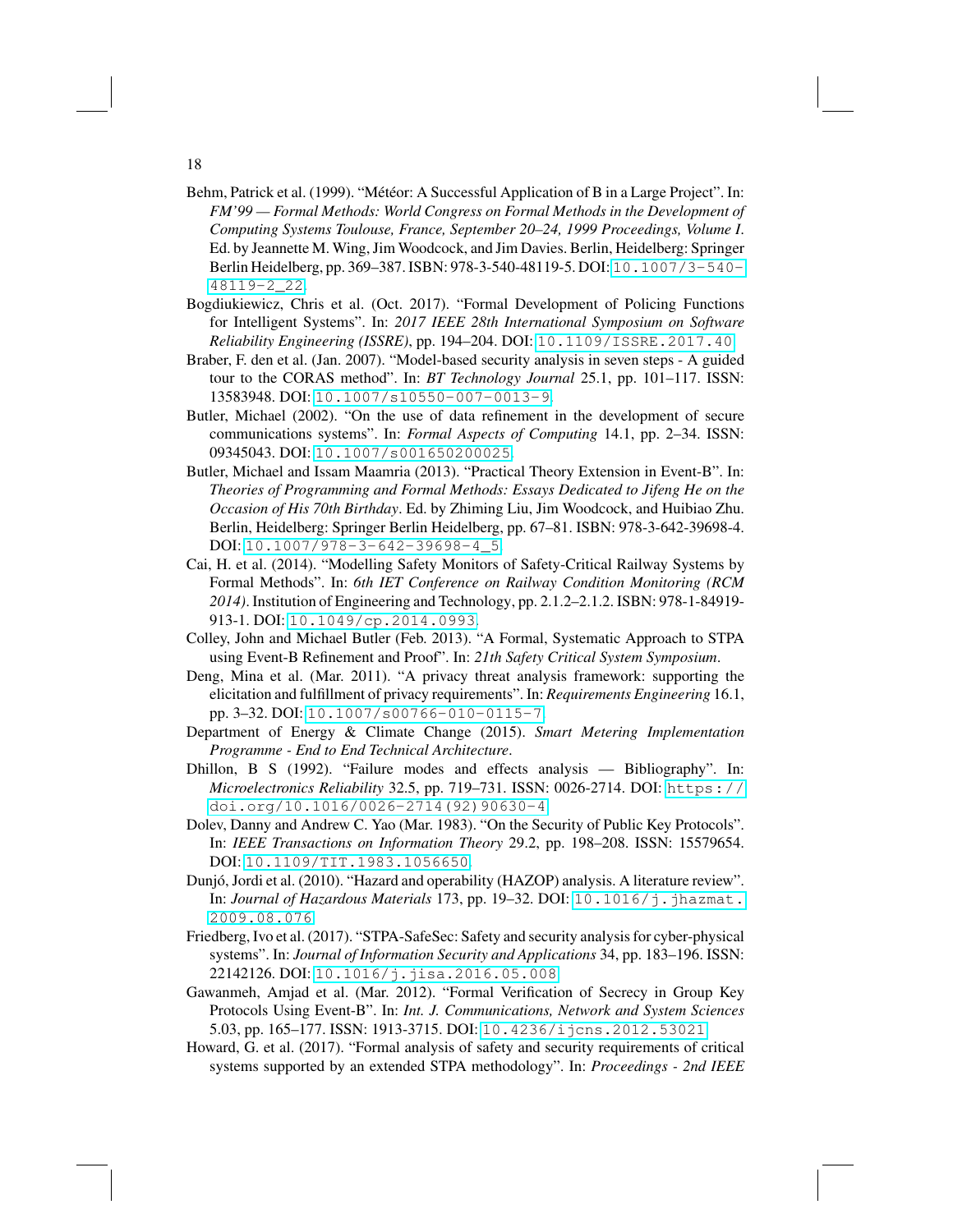*European Symposium on Security and Privacy Workshops, EuroS and PW 2017*. ISBN: 9780769561073. DOI: [10.1109/EuroSPW.2017.68](https://doi.org/10.1109/EuroSPW.2017.68).

- <span id="page-18-8"></span>Kumar, Rajesh and Marielle Stoelinga (2017). "Quantitative security and safety analysis with attack-fault trees". In: *Proceedings of IEEE International Symposium on High Assurance Systems Engineering*, pp. 25–32. ISSN: 15302059. DOI: [10.1109/HASE.](https://doi.org/10.1109/HASE.2017.12) [2017.12](https://doi.org/10.1109/HASE.2017.12).
- <span id="page-18-3"></span>Künnemann, Robert and Graham Steel (2013). "YubiSecure? Formal Security Analysis Results for the Yubikey and YubiHSM". In: *Security and Trust Management: 8th International Workshop, STM 2012, Pisa, Italy, September 13-14, 2012, Revised Selected Papers*. Ed. by Audun Jøsang, Pierangela Samarati, and Marinella Petrocchi. Berlin, Heidelberg: Springer Berlin Heidelberg, pp. 257–272. ISBN: 978-3-642-38004- 4. DOI: [10.1007/978-3-642-38004-4\\_17](https://doi.org/10.1007/978-3-642-38004-4_17).
- <span id="page-18-1"></span>Lee, W. S. et al. (Aug. 1985). "Fault Tree Analysis, Methods, and Applications - A Review". In: *IEEE Transactions on Reliability* R-34.3, pp. 194–203. ISSN: 15581721. DOI: [10.](https://doi.org/10.1109/TR.1985.5222114) [1109/TR.1985.5222114](https://doi.org/10.1109/TR.1985.5222114).
- <span id="page-18-10"></span>Leveson, Nancy (Apr. 2004). "A new accident model for engineering safer systems". In: *Safety Science* 42.4, pp. 237–270. ISSN: 09257535. DOI: [10.1016/S0925-](https://doi.org/10.1016/S0925-7535(03)00047-X) [7535\(03\)00047-X](https://doi.org/10.1016/S0925-7535(03)00047-X).
- <span id="page-18-0"></span>Leveson, Nancy G. (2011). *Engineering a Safer World: Systems Thinking Applied to Safety*. The MIT Press, p. 555. ISBN: 9780262016629. DOI: [10 . 1017 /](https://doi.org/10.1017/CBO9781107415324.004) [CBO9781107415324.004](https://doi.org/10.1017/CBO9781107415324.004).
- <span id="page-18-5"></span>Newcombe, Chris et al. (2015). "How Amazon web services uses formal methods". In: *Communications of the ACM* 58.4, pp. 66–73. ISSN: 00010782. DOI: [10 . 1145 /](https://doi.org/10.1145/2699417) [2699417](https://doi.org/10.1145/2699417).
- <span id="page-18-9"></span>Procter, Sam, Eugene Y. Vasserman, and John Hatcliff (2017). "SAFE and Secure". In: *Proceedings of the 12th International Conference on Availability, Reliability and Security - ARES '17*. New York, New York, USA: ACM Press, pp. 1–10. ISBN: 9781450352574. DOI: [10.1145/3098954.3105823](https://doi.org/10.1145/3098954.3105823).
- <span id="page-18-2"></span>Rasmussen, Jens (Nov. 1997). "Risk management in a dynamic society: a modelling problem". In: *Safety Science* 27.2-3, pp. 183–213. ISSN: 09257535. DOI: [10.1016/](https://doi.org/10.1016/S0925-7535(97)00052-0) [S0925-7535\(97\)00052-0](https://doi.org/10.1016/S0925-7535(97)00052-0).
- <span id="page-18-7"></span>Raspotnig, Christian et al. (Sept. 2013). "Enhancing CHASSIS: A method for combining safety and security". In: *Proceedings - 2013 International Conference on Availability, Reliability and Security, ARES 2013*. IEEE, pp. 766–773. ISBN: 9780769550084. DOI: [10.1109/ARES.2013.102](https://doi.org/10.1109/ARES.2013.102).
- <span id="page-18-6"></span>Rezazadeh, Abdolbaghi et al. (2007). "Redevelopment of an Industrial Case Study Using Event-B and Rodin". In: *Proceedings of the 2007th internatioanal conference on Formal Methods in Industry (FACS-FMI'07)*, pp. 1–8.
- <span id="page-18-4"></span>Schneier, Bruce (1999). "Attack Trees". In: *Dr. Dobb's Journal of Software Tools* 24.12, p. 60. ISSN: 1044-789X.
- <span id="page-18-11"></span>Sindre, G and A L Opdahl (2000). "Eliciting security requirements by misuse cases". In: *Proceedings 37th International Conference on Technology of Object-Oriented Languages and Systems. TOOLS-Pacific 2000*, pp. 120–131. ISBN: 1530-2067 VO -. DOI: [10.1109/TOOLS.2000.891363](https://doi.org/10.1109/TOOLS.2000.891363).
- <span id="page-18-12"></span>Sprenger, Christoph and David Basin (2010). "Developing security protocols by refinement". In: *Proceedings of the 17th ACM conference on Computer and communications security - CCS '10*, p. 361. ISSN: 15437221. DOI: [10 . 1145 /](https://doi.org/10.1145/1866307.1866349) [1866307.1866349](https://doi.org/10.1145/1866307.1866349).